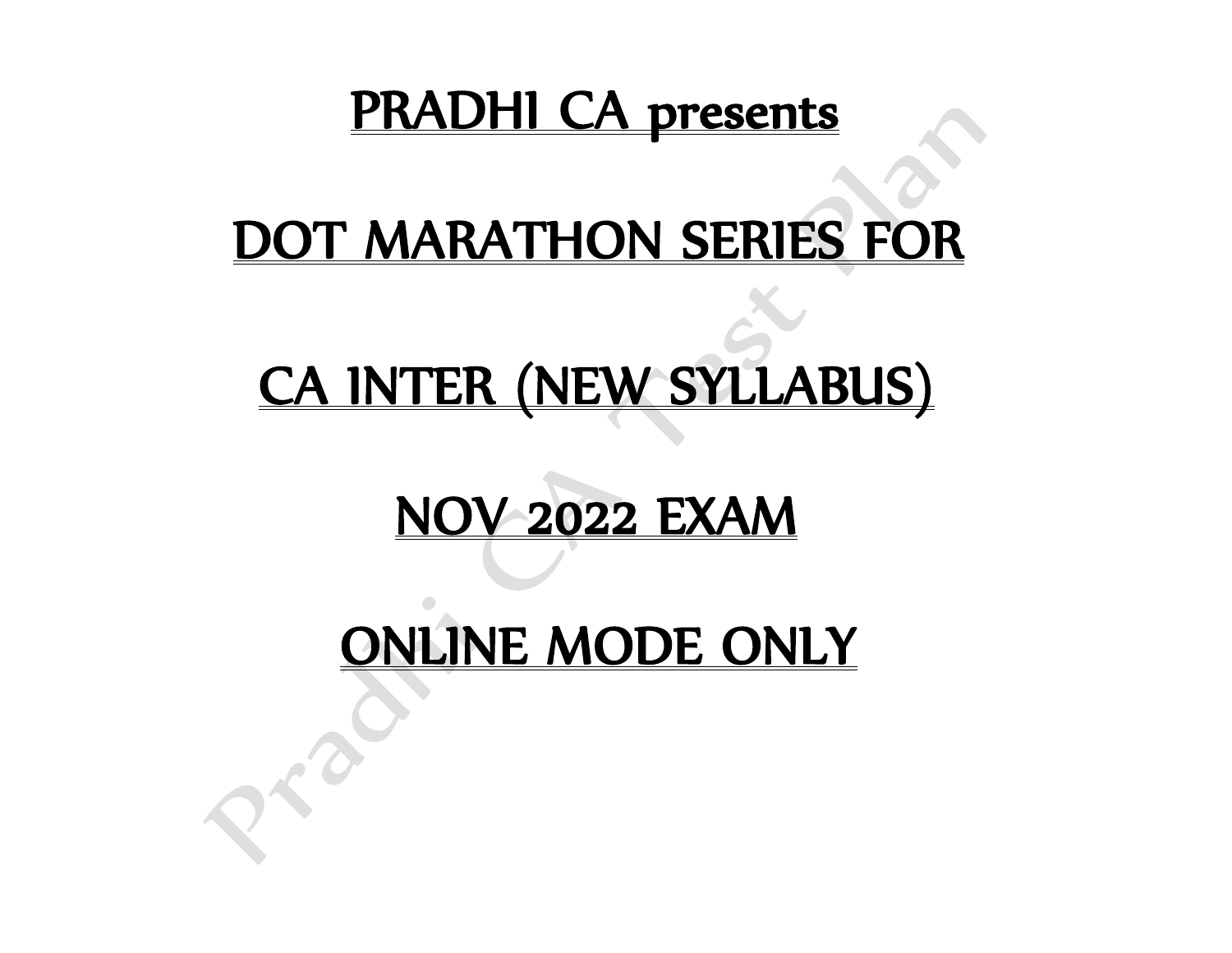#### DOT Marathon Features

- $\checkmark$  The entire syllabus divided into 8 weeks Test Program and will be conducted in 3 Monthly Term Series including Monthly Revision Exam
- $\checkmark$  Opt and write the test series just by sitting at home.
- $\checkmark$  Enhances exam-pressure handling skills and time management.
- $\checkmark$  An opportunity to get evaluated by experienced persons.
- ✓ Improvement in conceptual clarity and Presentation skills.
- ✓ Uncompromised Quality of Question papers
- ✓ Test papers will be corrected in accordance with ICAI Correction Pattern.
- ✓ Question papers will be as per ICAI Pattern (including Objective / Case Study based Questions - 30 % for specific subjects).

#### DOT Marathon Package

- $\checkmark$  8 Weeks Chapter wise DOT Series (Group 1 & 2) 16 - 100 Marks Exam)
- $\checkmark$  Monthly Revision Exam Alternative Days.
- $\checkmark$  Pre-Annual Exam Weekend.
- $\checkmark$  Model Exam Alternative Days
- ✓ MCQ DOT Series for Each Chapters for Respective Subjects
- ✓ Summary Notes will be Provided
- $\checkmark$  Additional MCQ Practice Questions for Respective Subjects
- ✓ Personal Guidance by Pradhi CA Team
- $\checkmark$  Study Plan will be provided for Each Week & for Each Subject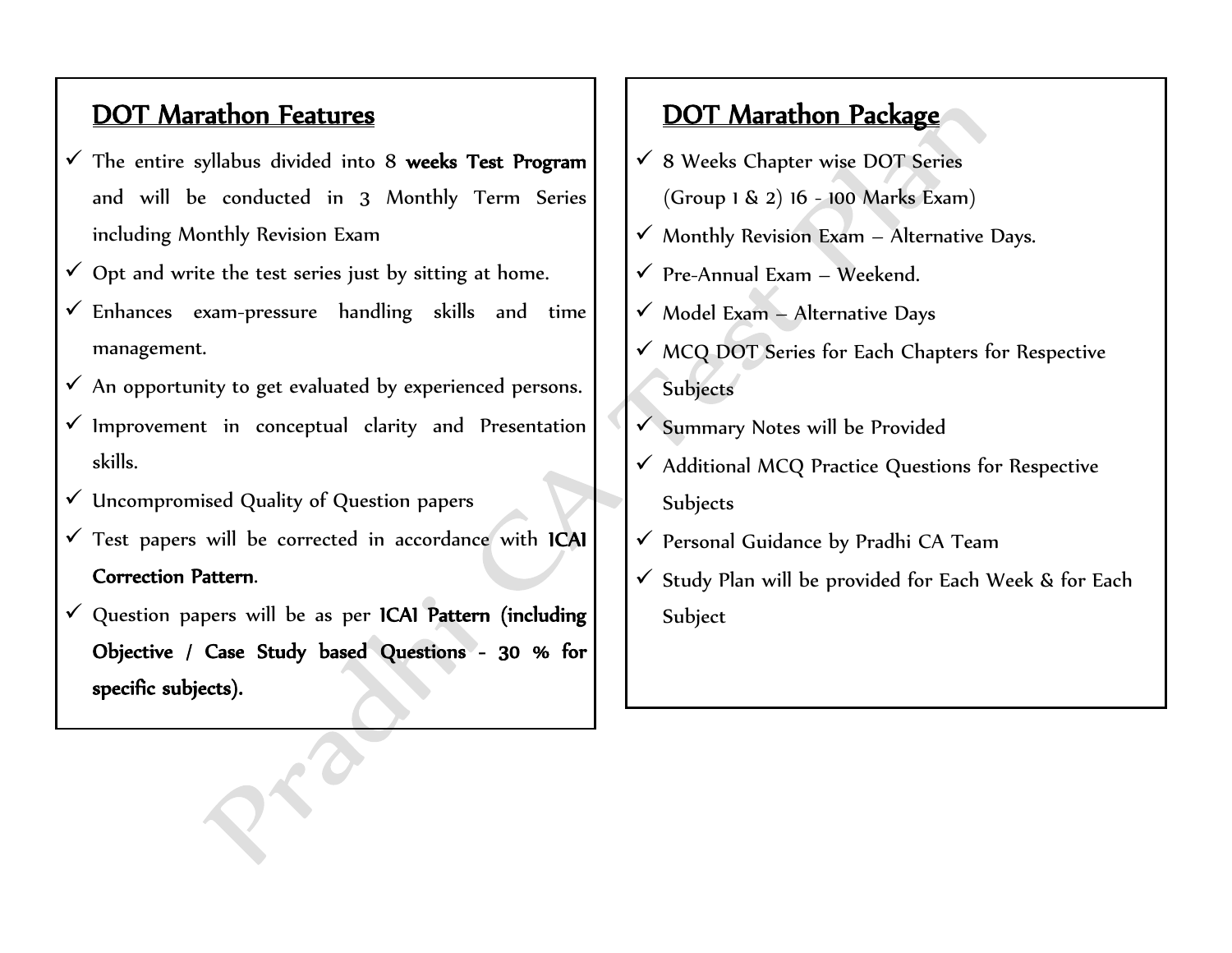| <b>DOT Nov 22 Overall Plan</b> |                                       |                                       |                                       |  |  |  |
|--------------------------------|---------------------------------------|---------------------------------------|---------------------------------------|--|--|--|
| Month                          | <b>Phase 1 - June Month</b>           | <b>Phase 2 - July Month</b>           | <b>Phase 3 - August Month</b>         |  |  |  |
| <b>Series</b>                  | 1st Mid Term                          | 2nd Mid Term                          | 3rd Mid Term                          |  |  |  |
| <b>Week 1</b>                  | DOT <sub>1</sub>                      | DOT <sub>4</sub>                      | DOT <sub>7</sub>                      |  |  |  |
|                                | (26.06.2022)                          | (24.07.2022)                          | (28.08.2022)                          |  |  |  |
| Week 2                         | DOT <sub>2</sub>                      | DOT <sub>5</sub>                      | DOT <sub>8</sub>                      |  |  |  |
|                                | (03.07.2022)                          | (31.07.2022)                          | (04.09.2022)                          |  |  |  |
| Week 3                         | DOT <sub>3</sub>                      | DOT <sub>6</sub>                      |                                       |  |  |  |
|                                | (10.07.2022)                          | (07.08.2022)                          |                                       |  |  |  |
|                                |                                       |                                       |                                       |  |  |  |
|                                | <b>Revision 1 - Quarterly Exam</b>    | <b>Revision 2 - Half Yearly Exam</b>  | <b>Revision 3 - Pre-Annual Exam</b>   |  |  |  |
| <b>Week 4</b>                  | $(12.07.2022 \text{ to } 15.07.2022)$ | $(09.08.2022 \text{ to } 21.08.2022)$ | $(11.09.2022 \text{ to } 02.10.2022)$ |  |  |  |
|                                | (DOT 1 to 3)                          | (DOT 1 to 6)                          | (Full Syllabus)                       |  |  |  |

Total Test Covered

Weekly Test – Group  $1 - 8$  & Group  $2 - 8 - 1600$  Marks

Revision Test –  $24 - 1600$  Marks; Model Exam –  $8 - 800$  Marks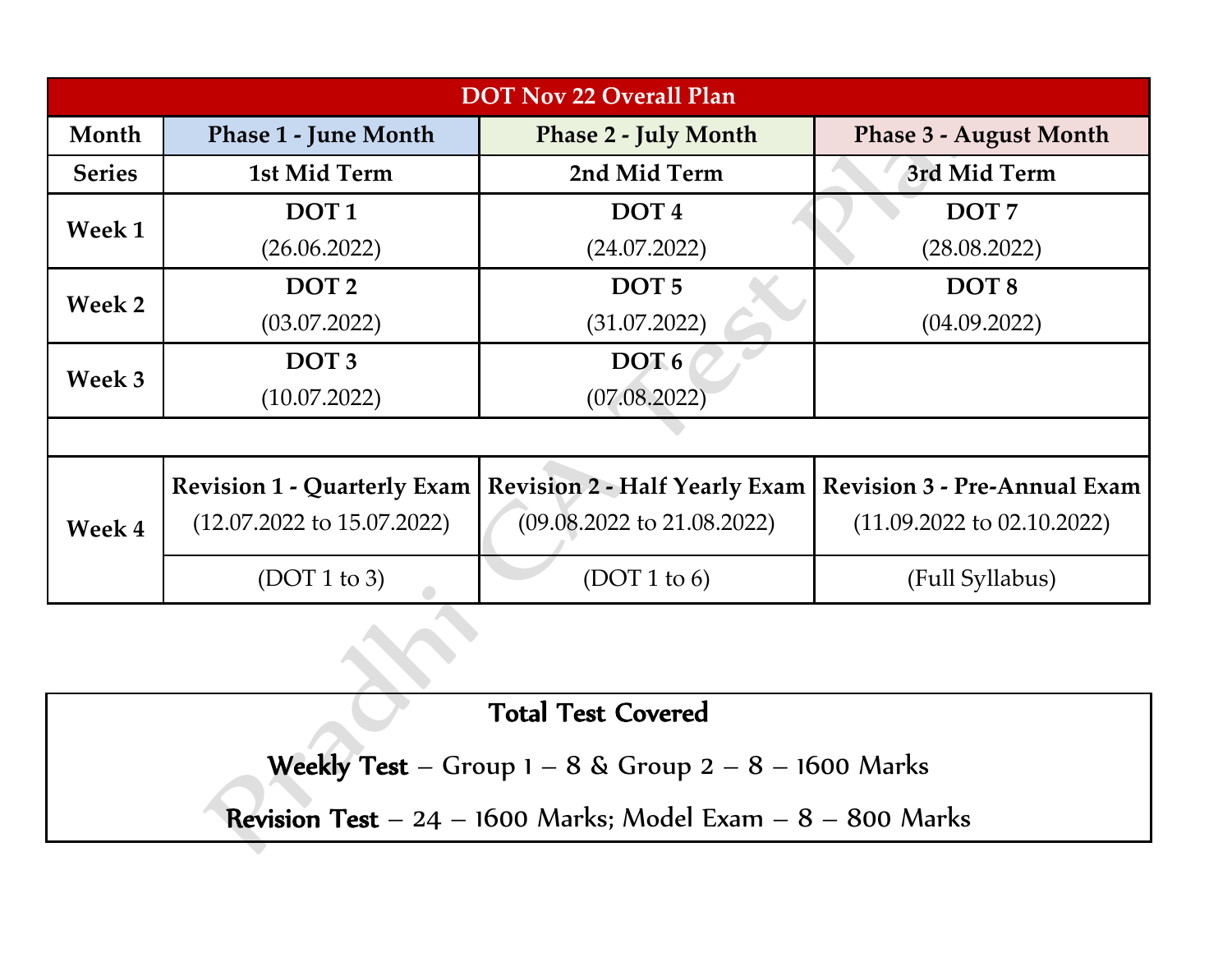| <b>Phase 1 - 1st Mid Term</b>                     |                    |                                                  |    |  |  |
|---------------------------------------------------|--------------------|--------------------------------------------------|----|--|--|
|                                                   | DOT I - 26.06.2022 |                                                  |    |  |  |
| <b>SESSION I (10.00 am to 01.00 pm)</b>           |                    |                                                  |    |  |  |
| <b>ACCOUNTING</b>                                 | 25                 | <b>CORPORATE &amp; OTHER LAW</b>                 | 25 |  |  |
| <b>Accounts from Incomplete Records</b>           |                    | Preliminary, Acceptance of Deposits by companies |    |  |  |
|                                                   |                    | Incorporation of Company & Matters Incidental    |    |  |  |
| <b>COST MANAGEMENT ACCOUNTING</b>                 | 25                 | <b>Income Tax</b>                                | 25 |  |  |
| Overheads: Absorption Costing method              |                    | Basics, Residence and Scope of Total Income      |    |  |  |
| <b>Activity Based Costing (ABC)</b>               |                    | Salary, House Property, Exemptions               |    |  |  |
|                                                   |                    |                                                  |    |  |  |
|                                                   |                    | SESSION II (02.00 pm to 05.00 pm)                |    |  |  |
| <b>ADVANCED ACCOUNTING</b>                        | 25                 | <b>STRATEGIC MANAGEMENT</b>                      | 25 |  |  |
| Accounting for employee stock option plan         |                    | <b>Introduction to Strategic Management</b>      |    |  |  |
| Buy back of Securities, Equity shares with Rights |                    | <b>Dynamics of Competitive Strategy</b>          |    |  |  |
|                                                   |                    |                                                  |    |  |  |
| <b>AUDITING AND ASSURANCE</b>                     | 25                 | <b>FINANCIAL MANAGEMENT</b>                      | 25 |  |  |
| Nature, Objective and Scope of Audit              |                    | Cost of Capital                                  |    |  |  |
| Audit Strategy, Planning and Programme            |                    | <b>Capital Structure Theory</b>                  |    |  |  |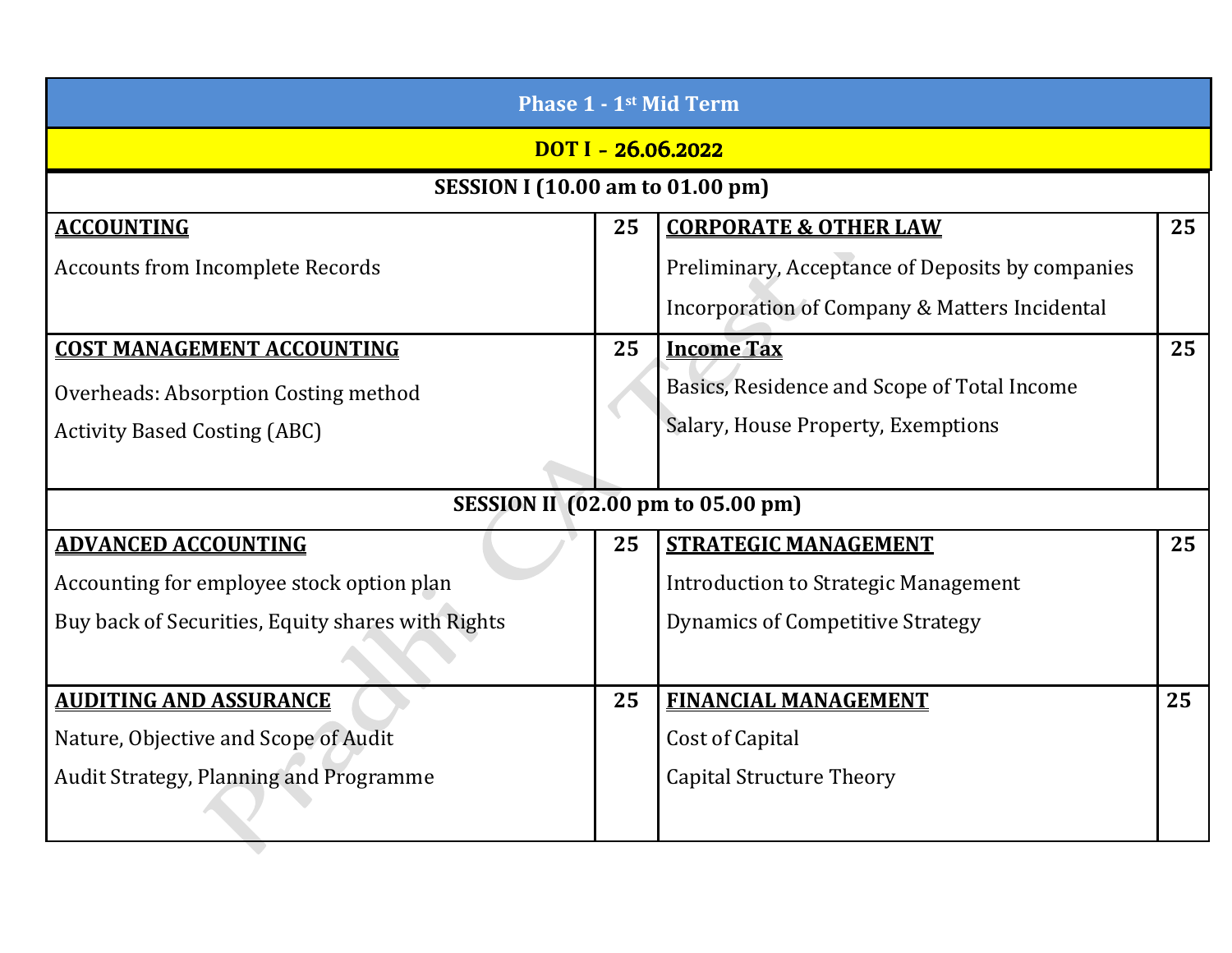| <b>Phase 1 - 1st Mid Term</b>                       |    |                                         |    |  |  |
|-----------------------------------------------------|----|-----------------------------------------|----|--|--|
| DOT 2 - 03.07.2022                                  |    |                                         |    |  |  |
| <b>SESSION I (10.00 am to 01.00 pm)</b>             |    |                                         |    |  |  |
| <b>ACCOUNTING</b>                                   | 25 | <b>CORPORATE &amp; OTHER LAW</b>        | 25 |  |  |
| Insurance Claims for Loss of Stock & Loss of Profit |    | <b>Indian Contract Act</b>              |    |  |  |
| <b>Investment Accounts</b>                          |    |                                         |    |  |  |
| <b>COST MANAGEMENT ACCOUNTING</b>                   | 25 | <b>GST</b>                              | 25 |  |  |
| <b>Service Costing</b>                              |    | Basics, Supply under GST, Charge of GST |    |  |  |
| <b>Process &amp; Operation Costing</b>              |    | <b>Exemptions, Time of Supply</b>       |    |  |  |
|                                                     |    |                                         |    |  |  |
| <b>SESSION II (02.00 pm to 05.00 pm)</b>            |    |                                         |    |  |  |
| <b>ADVANCED ACCOUNTING</b>                          | 25 | <b>Enterprise Information System</b>    | 25 |  |  |
| $AS - 4, 5, 7, 9, 26, 29$                           |    | <b>Automated Business Processes</b>     |    |  |  |
|                                                     |    |                                         |    |  |  |
| <b>AUDITING AND ASSURANCE</b>                       |    | <b>ECONOMIC FOR FINANCE</b>             | 30 |  |  |
| <b>Audit of Items of Financial Statements</b>       |    | Determination of National Income        |    |  |  |
| <b>Audit of Different Types of Entities</b>         |    |                                         |    |  |  |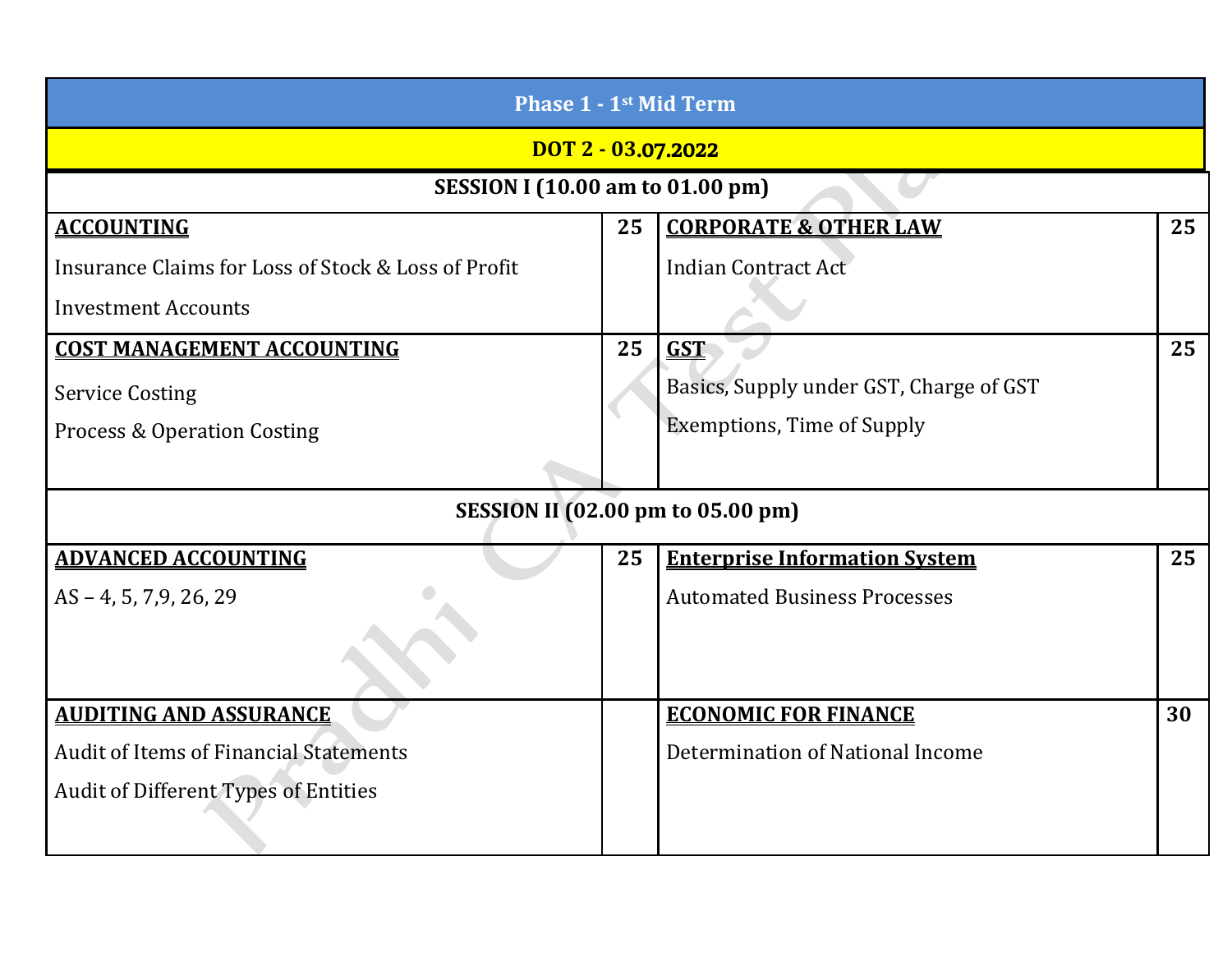| <b>Phase 1 - 1st Mid Term</b>                |    |                                             |    |  |
|----------------------------------------------|----|---------------------------------------------|----|--|
| DOT 3 - 10.07.2022                           |    |                                             |    |  |
| <b>SESSION I (10.00 am to 01.00 pm)</b>      |    |                                             |    |  |
| <b>ACCOUNTING</b>                            | 25 | <b>CORPORATE &amp; OTHER LAW</b>            | 25 |  |
| Redemption of preference shares & Debentures |    | Prospectus and Allotment of Securities      |    |  |
|                                              |    | <b>Share Capital and Debentures</b>         |    |  |
| <b>COST MANAGEMENT ACCOUNTING</b>            | 25 | <b>Income Tax</b>                           | 25 |  |
| <b>Standard Costing</b>                      |    | Profits and Gains of Business or Profession |    |  |
| <b>Budget and Budgetary Control</b>          |    | <b>IFOS</b>                                 |    |  |
|                                              |    |                                             |    |  |
| <b>SESSION II (02.00 pm to 05.00 pm)</b>     |    |                                             |    |  |
| <b>ADVANCED ACCOUNTING</b>                   | 25 | <b>STRATEGIC MANAGEMENT</b>                 | 25 |  |
| <b>Consolidated Financial Statements</b>     |    | <b>Strategic Management Process</b>         |    |  |
| <b>Liquidation of Companies</b>              |    | <b>Functional Level Strategies</b>          |    |  |
|                                              |    |                                             |    |  |
| <b>AUDITING AND ASSURANCE</b>                | 25 | <b>FINANCIAL MANAGEMENT</b>                 | 25 |  |
| <b>Risk Assessment and Internal Control</b>  |    | Dividend Decisions, Capital Budgeting       |    |  |
| <b>Audit in an Automated Environment</b>     |    |                                             |    |  |
|                                              |    |                                             |    |  |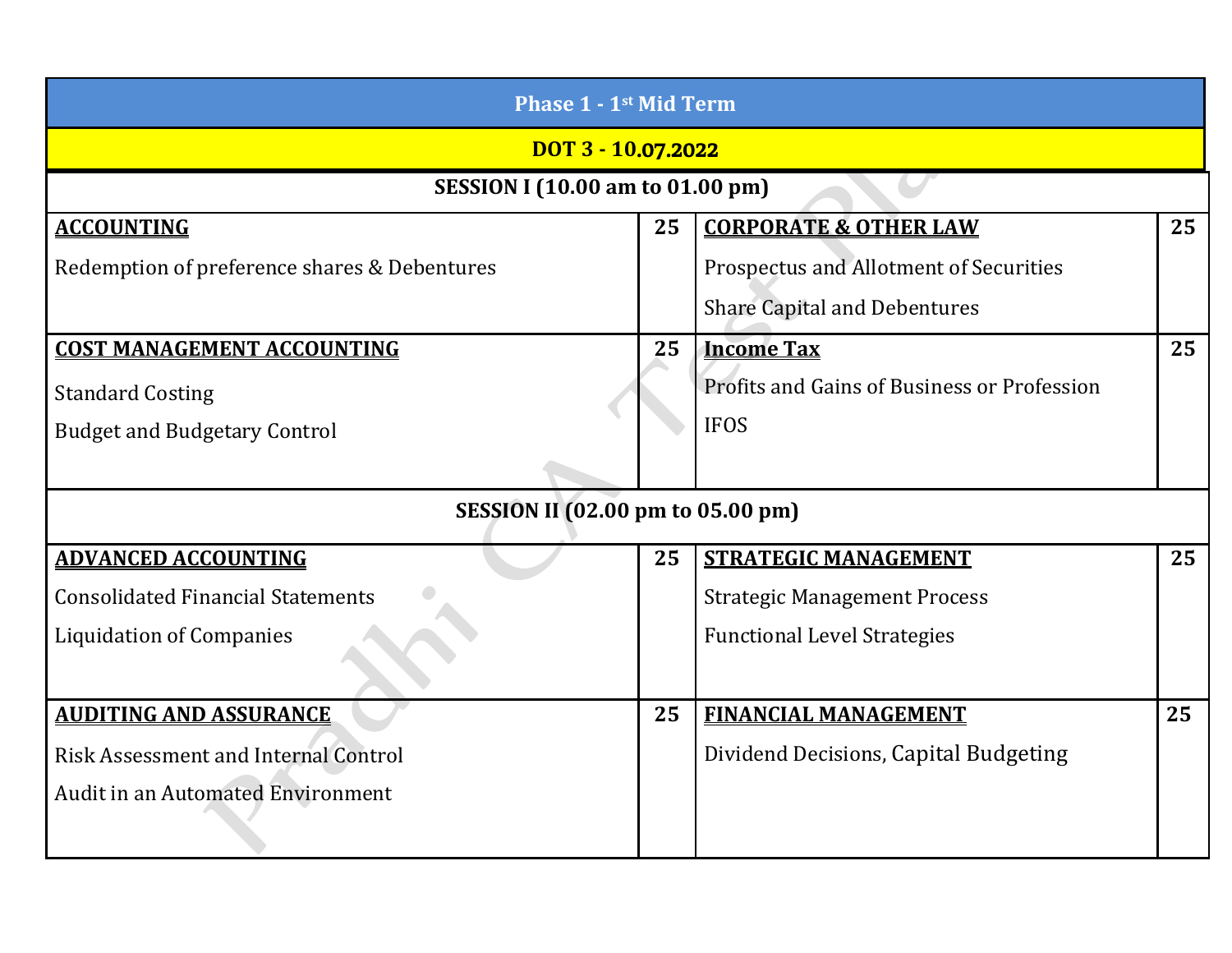|                                  | <b>Phase 1 - DOT Quarterly - First Revision Exam - Nov 2022</b>                  |  |  |
|----------------------------------|----------------------------------------------------------------------------------|--|--|
|                                  | (Cumulative Chapters covered in 1 <sup>st</sup> Mid Term Series)                 |  |  |
| Date                             | Subject                                                                          |  |  |
| 12.07.2022                       | Paper 1 – Accounting                                                             |  |  |
|                                  | Paper 6 – Auditing & Assurance                                                   |  |  |
| 13.07.2022                       | Paper 2 – Corporate & Other Laws                                                 |  |  |
|                                  | Paper 5 – Advanced Accounting                                                    |  |  |
| 14.07.2022                       | Paper 3 – Cost Accounting                                                        |  |  |
|                                  | Paper 8 – Part A : Financial Management ; Part B : Economic for Finance          |  |  |
| 15.07.2022<br>Paper 4 - Taxation |                                                                                  |  |  |
|                                  | Paper 7 – Part A : Enterprise Information Systems ; Part B: Strategic Management |  |  |
| <b>Fiming:</b>                   |                                                                                  |  |  |

**Timing:** 

**Group 1 Subject – 01.30 pm to 03.00 pm (50 Marks Each)**

**Group 2 Subject – 03.30 pm to 05.00 pm (50 Marks Each)**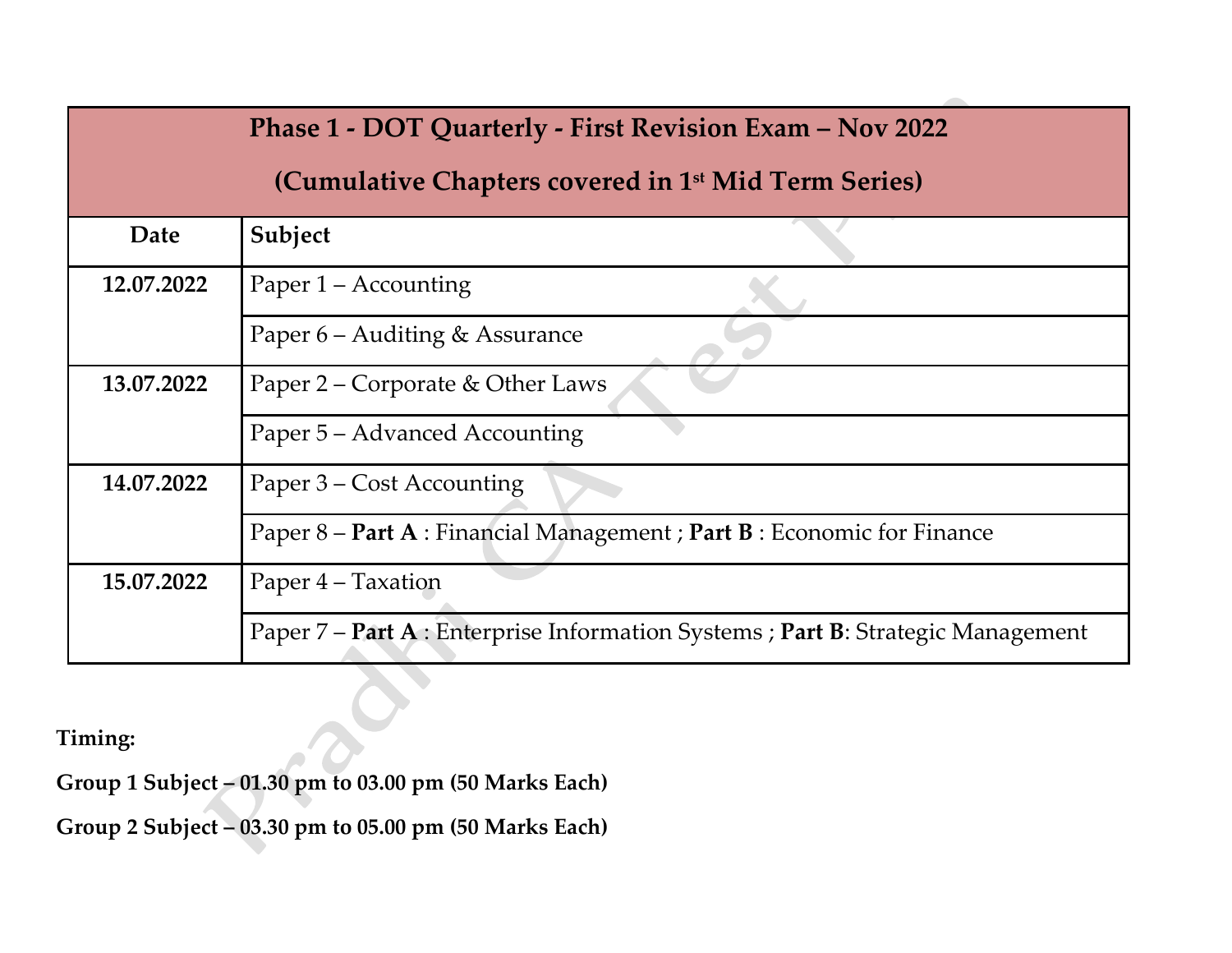| Phase 2 - 2 <sup>nd</sup> Mid Term                   |    |                                                |      |  |  |
|------------------------------------------------------|----|------------------------------------------------|------|--|--|
| $\overline{$ DOT 4 - 24.07.2022                      |    |                                                |      |  |  |
| <b>SESSION I (10.00 am to 01.00 pm)</b>              |    |                                                |      |  |  |
| <b>ACCOUNTING</b>                                    | 25 | <b>CORPORATE &amp; OTHER LAW</b>               | 25   |  |  |
| Preparation of financial statements                  |    | <b>Registration of Charges</b>                 |      |  |  |
| Cash Flow Statement, Managerial Remuneration         |    | Management and Administration                  |      |  |  |
| <b>COST MANAGEMENT ACCOUNTING</b>                    | 25 | <b>Income Tax</b>                              | 2525 |  |  |
| Job & Contract Costing, Joint Products & By Products |    | Capital Gains, Clubbing, Set Off               |      |  |  |
| <b>Introduction to Costing</b>                       |    |                                                |      |  |  |
|                                                      |    |                                                |      |  |  |
|                                                      |    | <b>SESSION II (02.00 pm to 05.00 pm)</b>       |      |  |  |
| <b>ADVANCED ACCOUNTING</b>                           | 25 | <b>STRATEGIC MANAGEMENT</b>                    | 25   |  |  |
| <b>Banking Companies</b>                             |    | <b>Corporate Level Strategies</b>              |      |  |  |
| Non-Banking Financial Companies                      |    | <b>Business Level Strategies</b>               |      |  |  |
|                                                      |    |                                                |      |  |  |
| <b>AUDITING AND ASSURANCE</b>                        | 25 | <b>FINANCIAL MANAGEMENT</b>                    | 25   |  |  |
| <b>Audit Documentation &amp; Audit Evidence</b>      |    | Working Capital Management, Types of Financing |      |  |  |
| <b>Analytical Procedures</b>                         |    | Scope and Objectives of Financial Management   |      |  |  |
|                                                      |    |                                                |      |  |  |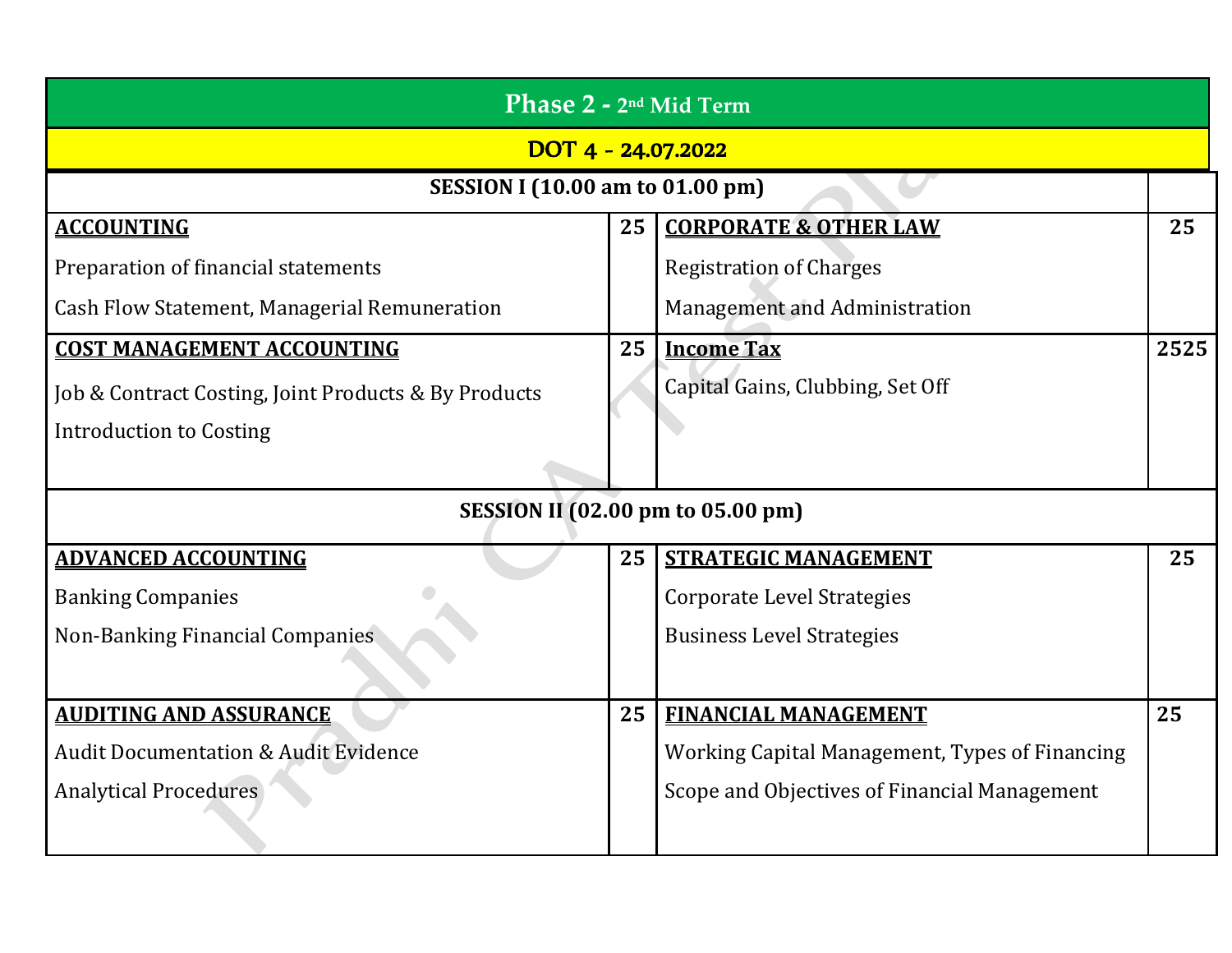| Phase 2 - 2 <sup>nd</sup> Mid Term                       |    |                                          |    |
|----------------------------------------------------------|----|------------------------------------------|----|
|                                                          |    | DOT 5 - 31.07.2022                       |    |
| <b>SESSION I (10.00 am to 01.00 pm)</b>                  |    |                                          |    |
| <b>ACCOUNTING</b>                                        | 25 | <b>CORPORATE &amp; OTHER LAW</b>         | 25 |
| Bonus issue and right issue,                             |    | The Negotiable Instruments Act, 1881     |    |
| Hire- purchase, Profit (Loss) prior to incorporation     |    |                                          |    |
| <b>COST MANAGEMENT ACCOUNTING</b>                        | 25 | <b>GST</b>                               | 25 |
| <b>Marginal Costing</b>                                  |    | ITC, Value of Supply                     |    |
| <b>Cost Accounting Systems</b>                           |    |                                          |    |
|                                                          |    | <b>SESSION II (02.00 pm to 05.00 pm)</b> |    |
| <b>ADVANCED ACCOUNTING</b>                               | 25 | <b>Enterprise Information System</b>     | 25 |
| AS-17, 18, 19, 20, 22, 24                                |    | <b>Financial and Accounting Systems</b>  |    |
|                                                          |    |                                          |    |
| <b>AUDITING AND ASSURANCE</b>                            | 25 | <b>ECONOMIC FOR FINANCE</b>              | 25 |
| Audit Report, The Company Audit                          |    | <b>Public Finance</b>                    |    |
| Fraud and Responsibilities of the Auditor in this Regard |    |                                          |    |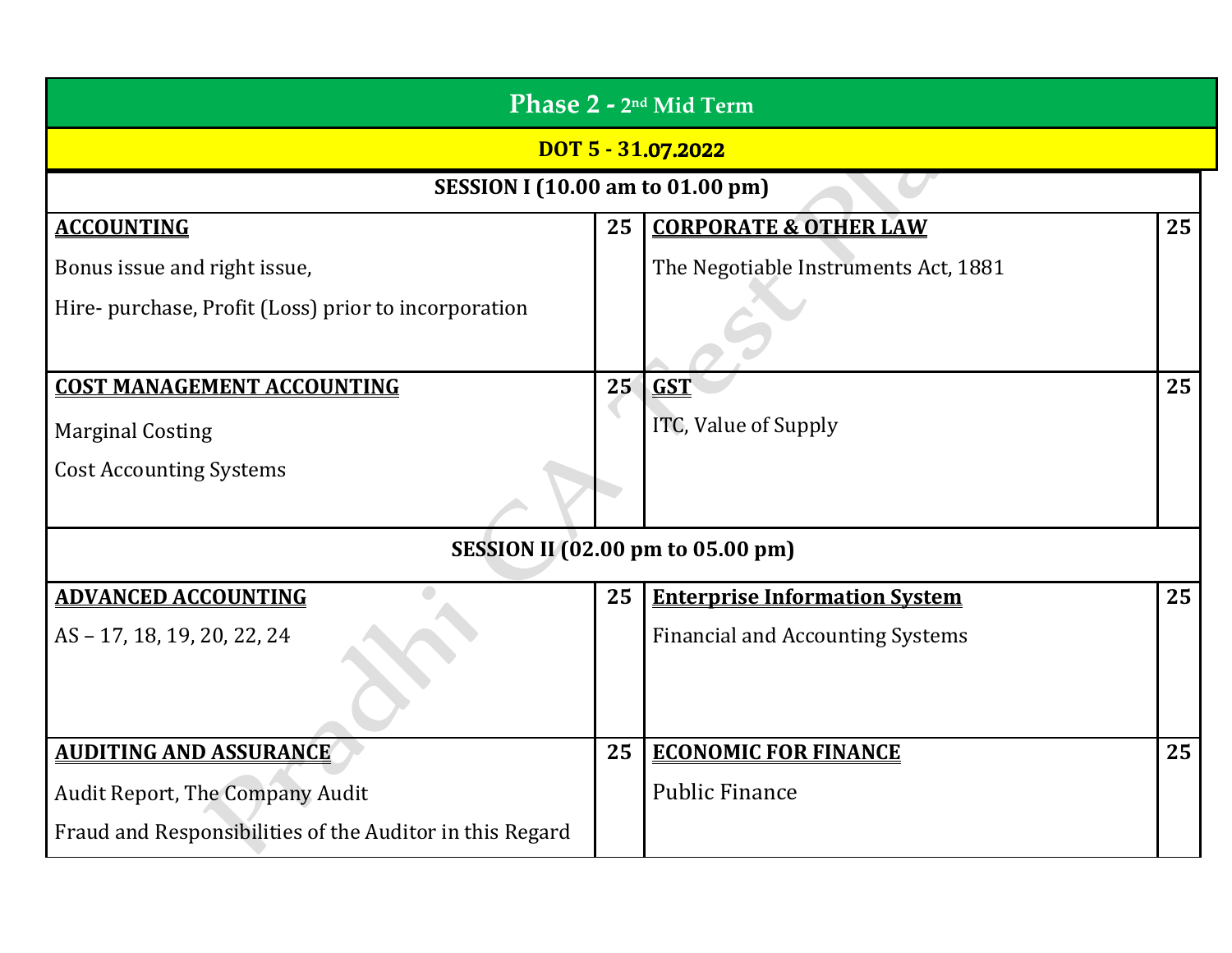| Phase 2 - 2 <sup>nd</sup> Mid Term                  |    |                                                  |    |  |
|-----------------------------------------------------|----|--------------------------------------------------|----|--|
| DOT 6 07.08.2022                                    |    |                                                  |    |  |
| <b>SESSION I (10.00 am to 01.00 pm)</b>             |    |                                                  |    |  |
| <b>ACCOUNTING</b>                                   | 25 | <b>CORPORATE &amp; OTHER LAW</b>                 | 25 |  |
| Accounting for Branches including foreign branches  |    | Declaration and payment of Dividend              |    |  |
| <b>Departmental Accounting</b>                      |    | <b>Accounts of Companies, Audit and Auditors</b> |    |  |
| <b>COST MANAGEMENT ACCOUNTING</b>                   | 25 | <b>Income Tax</b>                                | 25 |  |
| Unit & Batch Costing, Cost Sheet                    |    | Deductions, TDS, TCS, Advance Tax                |    |  |
| Material Cost, Employee Cost and Direct Expenses    |    |                                                  |    |  |
|                                                     |    |                                                  |    |  |
| <b>SESSION II (02.00 pm to 05.00 pm)</b>            |    |                                                  |    |  |
| <b>ADVANCED ACCOUNTING</b>                          | 25 | <b>STRATEGIC MANAGEMENT</b>                      | 25 |  |
| Amalgamation of Companies,                          |    | Organization and Strategic Leadership            |    |  |
| Accounting for Reconstruction of Companies, AS - 14 |    | <b>Strategy Implementation and Control</b>       |    |  |
| <b>AUDITING AND ASSURANCE</b>                       | 25 | <b>FINANCIAL MANAGEMENT</b>                      | 25 |  |
| <b>Audit Sampling, Audit of Banks</b>               |    | <b>Working Capital Management,</b>               |    |  |
|                                                     |    | Scope and Objectives of Financial Management     |    |  |
|                                                     |    | <b>Types of Financing</b>                        |    |  |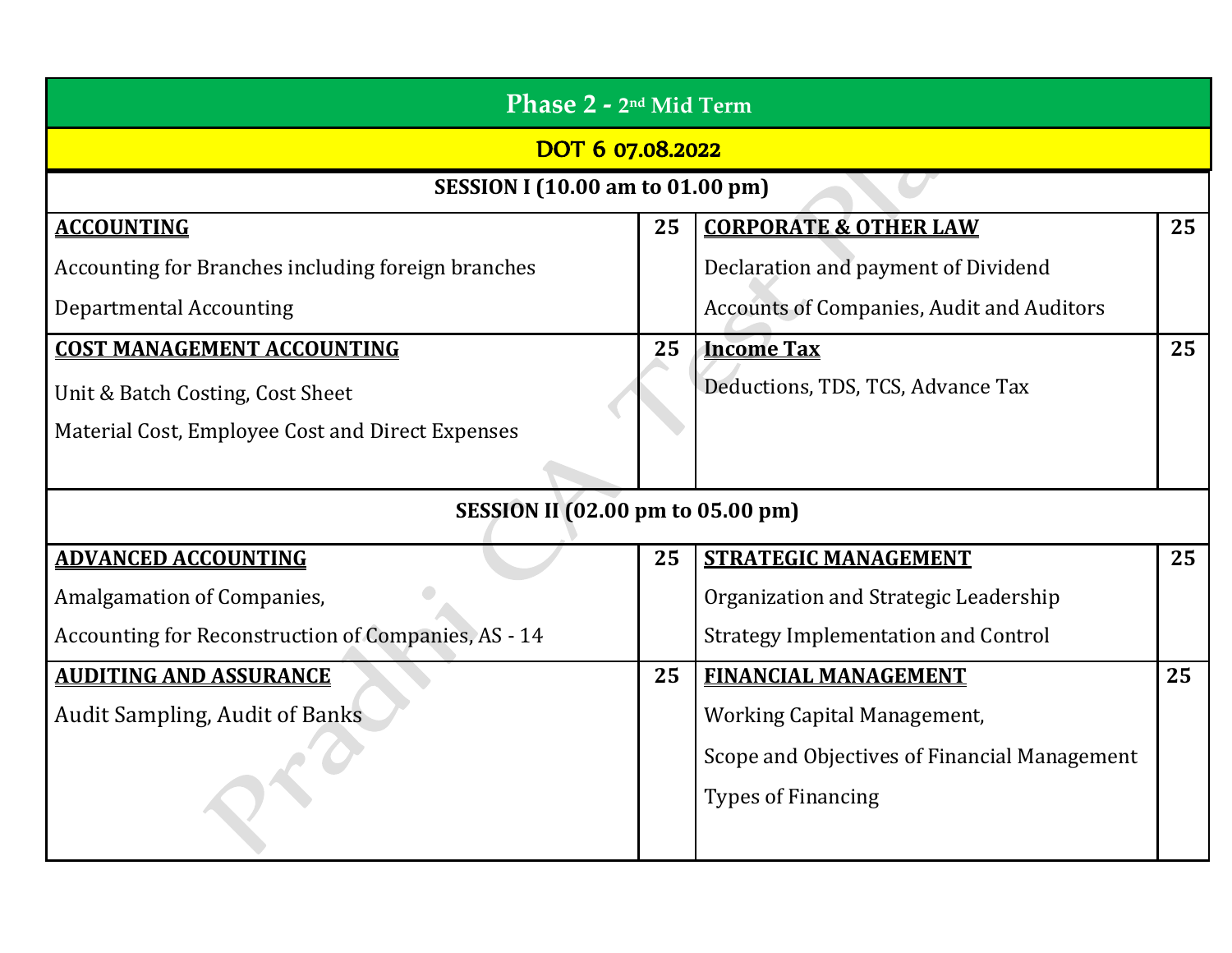|            | Phase 2 - DOT Half Yearly - Second Revision Exam - Nov 2022                        |  |  |
|------------|------------------------------------------------------------------------------------|--|--|
|            | (Cumulative Chapters covered in 1 <sup>st</sup> & 2 <sup>nd</sup> Mid Term Series) |  |  |
| Date       | Subject                                                                            |  |  |
| 09.08.2022 | Paper 1 – Accounting                                                               |  |  |
| 11.08.2022 | Paper 5 – Advanced Accounting                                                      |  |  |
| 13.08.2022 | Paper 2 – Corporate & Other Laws                                                   |  |  |
| 14.08.2022 | Paper 6 – Auditing & Assurance                                                     |  |  |
| 16.08.2022 | Paper 3 – Cost Accounting                                                          |  |  |
| 18.08.2022 | Paper 7 - Part A : Enterprise Information Systems ; Part B: Strategic Management   |  |  |
| 19.08.2022 | Paper 4 – Taxation                                                                 |  |  |
| 21.08.2022 | Paper 8 – Part A : Financial Management ; Part B : Economic for Finance            |  |  |

**Timing: 02.00 pm to 03.30 pm (50 Marks)**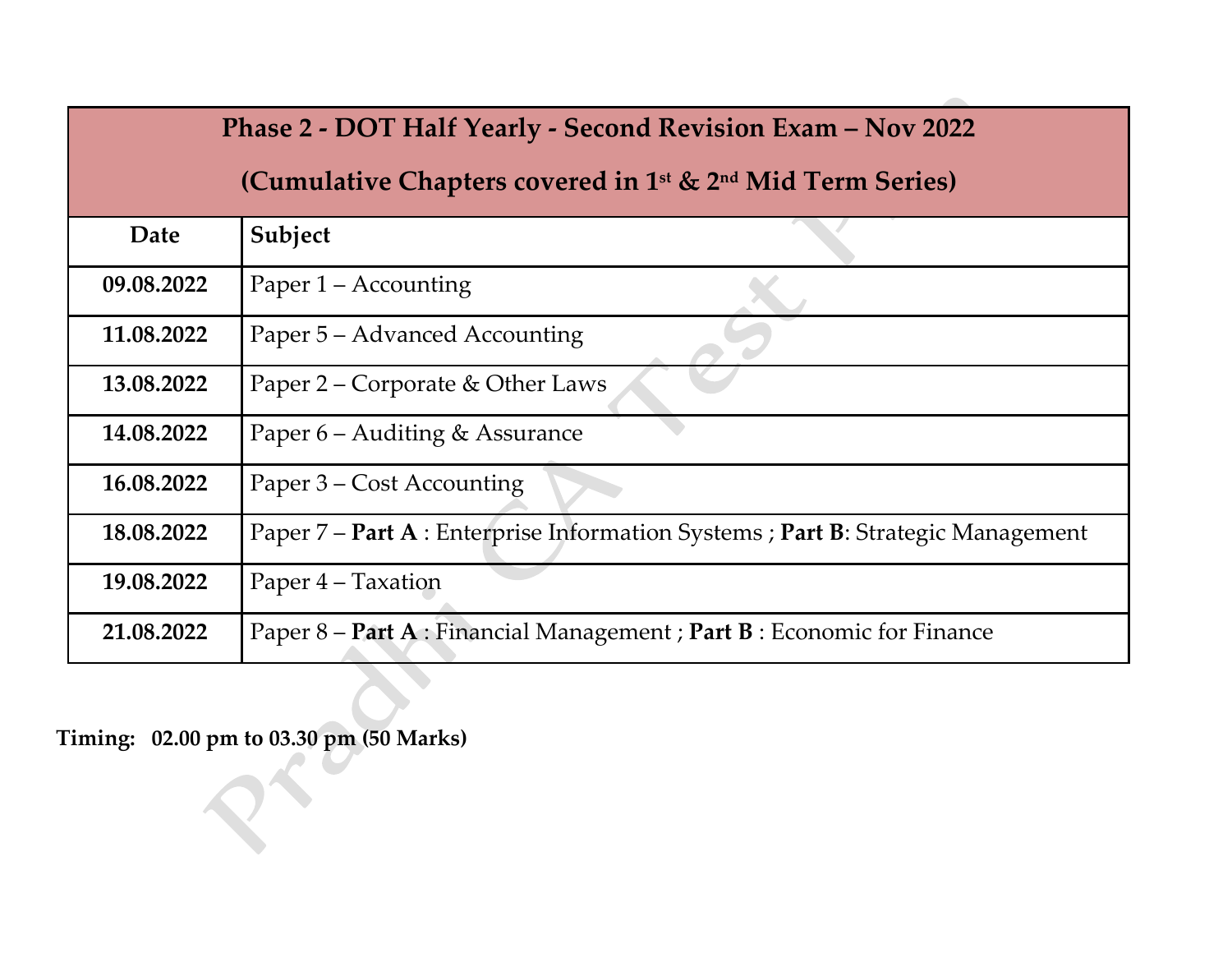| Phase 3 - 3 <sup>rd</sup> Mid Term      |    |                                                     |    |
|-----------------------------------------|----|-----------------------------------------------------|----|
|                                         |    | DOT 7 - 28.08.2022                                  |    |
| <b>SESSION I (10.00 am to 01.00 pm)</b> |    |                                                     |    |
| <b>ACCOUNTING</b>                       | 25 | <b>CORPORATE &amp; OTHER LAW</b>                    | 25 |
| $AS - 12, 2, 3, 16$                     |    | <b>Interpretation of statutes</b>                   |    |
|                                         |    |                                                     |    |
| <b>COST MANAGEMENT ACCOUNTING</b>       | 25 | <b>Income Tax</b>                                   | 25 |
| Costing Theory – Chapter 1 to 7         |    | <b>Computation of Total Income, Self Assessment</b> |    |
|                                         |    | Filing of Return, AMT                               |    |
|                                         |    | <b>SESSION II (02.00 pm to 05.00 pm)</b>            |    |
| <b>ADVANCED ACCOUNTING</b>              | 25 | <b>Enterprise Information System</b>                | 25 |
| <b>Partnership Accounts</b>             |    | <b>Information Systems and Its Components</b>       |    |
| <b>AUDITING AND ASSURANCE</b>           | 25 | <b>ECONOMIC FOR FINANCE</b>                         | 25 |
| MCQ - Chapter 1 to 7                    |    | The Money Market                                    |    |
|                                         |    |                                                     |    |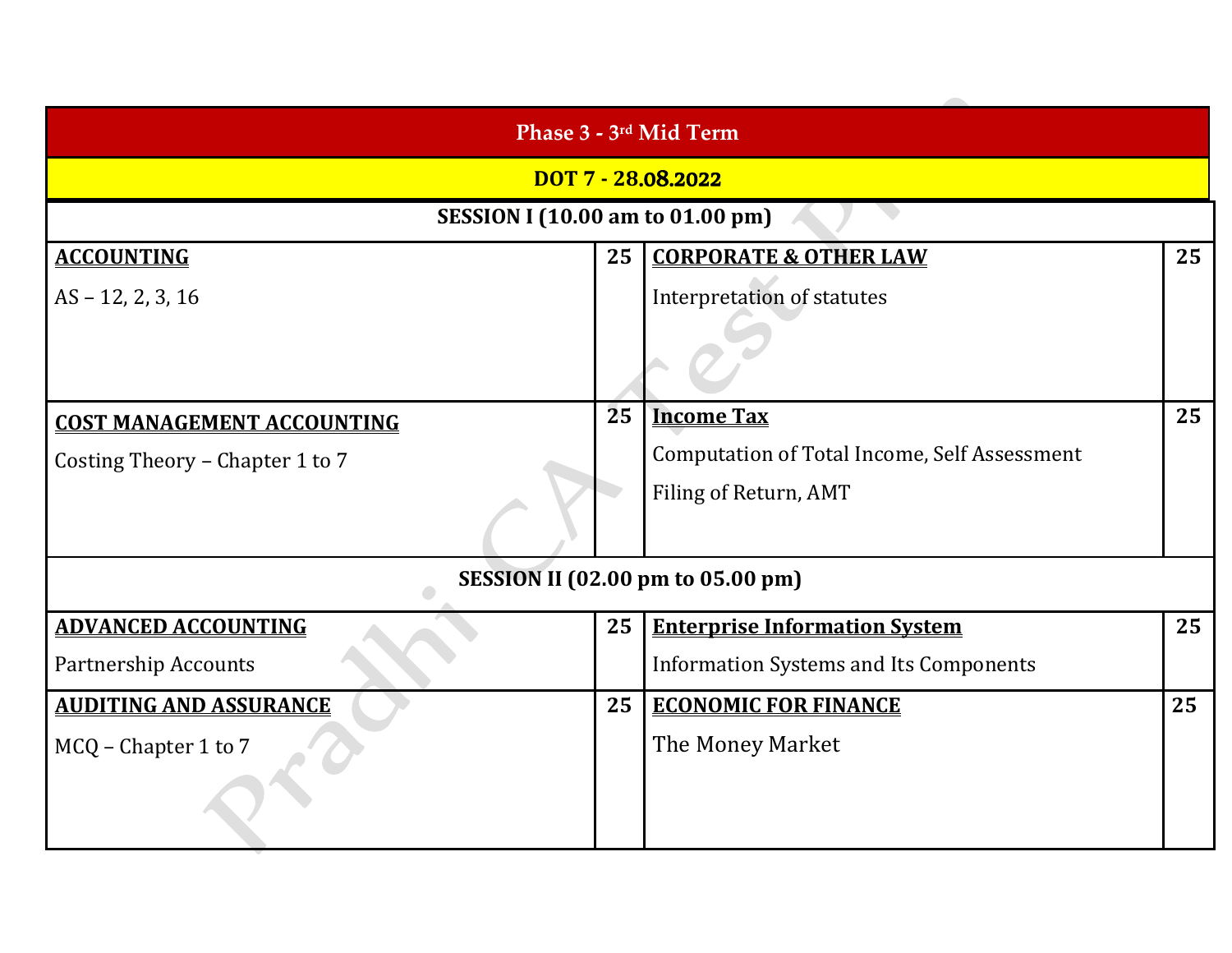| Phase 3 - 3rd Mid Term                  |    |                                                 |    |  |
|-----------------------------------------|----|-------------------------------------------------|----|--|
| DOT 8 - 04.09.2022                      |    |                                                 |    |  |
| <b>SESSION I (10.00 am to 01.00 pm)</b> |    |                                                 |    |  |
| <b>ACCOUNTING</b>                       | 25 | <b>CORPORATE &amp; OTHER LAW</b>                | 25 |  |
| $AS - 1, 10, 11, 13$                    |    | <b>General Clauses Act</b>                      |    |  |
|                                         |    |                                                 |    |  |
| <b>COST MANAGEMENT ACCOUNTING</b>       | 25 | <b>GST</b>                                      | 25 |  |
| Costing Theory - Chapter 8 to 15        |    | Tax Invoice: Credit and Debit Notes; E-way Bill |    |  |
|                                         |    | Registration, Payment of Tax, Returns           |    |  |
|                                         |    | <b>SESSION II (02.00 pm to 05.00 pm)</b>        |    |  |
| <b>ADVANCED ACCOUNTING</b>              | 25 | <b>Enterprise Information System</b>            | 25 |  |
| <b>AS Revision</b>                      |    | E-Commerce, M-Commerce and Emerging Tech.       |    |  |
|                                         |    | <b>Core Banking Systems</b>                     |    |  |
| <b>AUDITING AND ASSURANCE</b>           | 25 | <b>ECONOMIC FOR FINANCE</b>                     | 25 |  |
| MCQ - Chapter 8 to 13                   |    | <b>International Trade</b>                      |    |  |
|                                         |    |                                                 |    |  |
|                                         |    |                                                 |    |  |
|                                         |    |                                                 |    |  |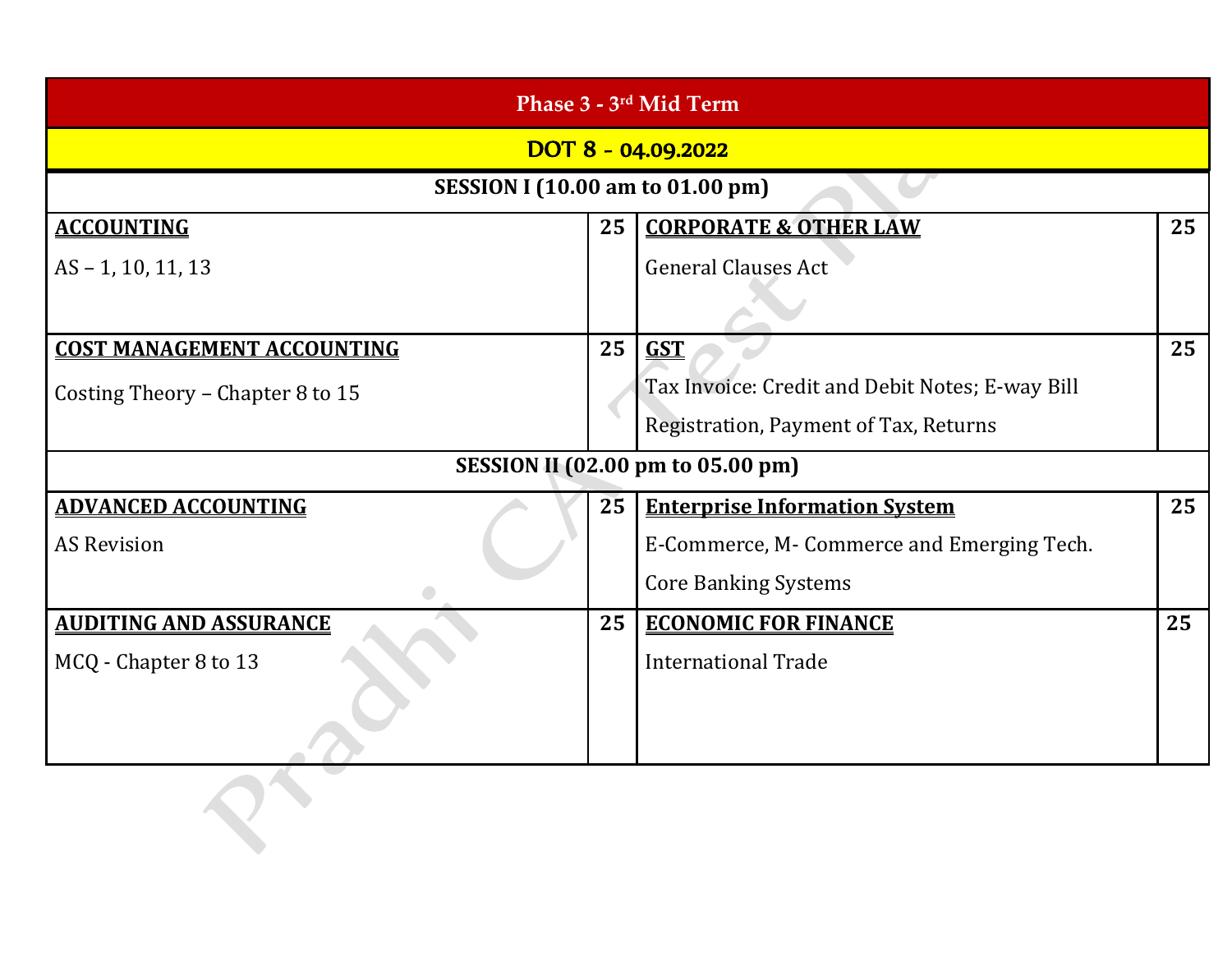|            | Phase 3 - DOT Pre Annual Exam - Model 1 – Nov 2022                 |                                                    |  |  |  |  |
|------------|--------------------------------------------------------------------|----------------------------------------------------|--|--|--|--|
|            | (All Chapters Cumulative of $1st$ , $2nd$ & $3rd$ Mid Term Series) |                                                    |  |  |  |  |
| Date       | Subject                                                            |                                                    |  |  |  |  |
| 11.09.2022 | <b>Morning Session</b>                                             | Paper $1 -$ Accounting                             |  |  |  |  |
|            | <b>Evening Session</b>                                             | Paper 5 - Advanced Accounting                      |  |  |  |  |
| 18.09.2022 | <b>Morning Session</b>                                             | Paper 2 – Corporate & Other Laws                   |  |  |  |  |
|            | <b>Evening Session</b>                                             | Paper 6 – Auditing & Assurance                     |  |  |  |  |
| 25.09.2022 | <b>Morning Session</b><br>Paper 3 – Cost Accounting                |                                                    |  |  |  |  |
|            | <b>Evening Session</b>                                             | Paper 7 – Part A : Enterprise Information Systems; |  |  |  |  |
|            |                                                                    | Part B: Strategic Management                       |  |  |  |  |
| 02.10.2022 | <b>Morning Session</b>                                             | Paper 4 – Taxation                                 |  |  |  |  |
|            | <b>Evening Session</b>                                             | Paper 8 – Part A : Financial Management ;          |  |  |  |  |
|            | <b>Part B:</b> Economic for Finance                                |                                                    |  |  |  |  |

**Timing – 100 Marks Each – For DOT Pre Annual Exam - Direct Option also Available (You can Convert from Online to Direct Later) Morning Session : Group 1 - 10.00 am to 01.00 pm, Group 2 - 02.00 pm to 05.00 pm**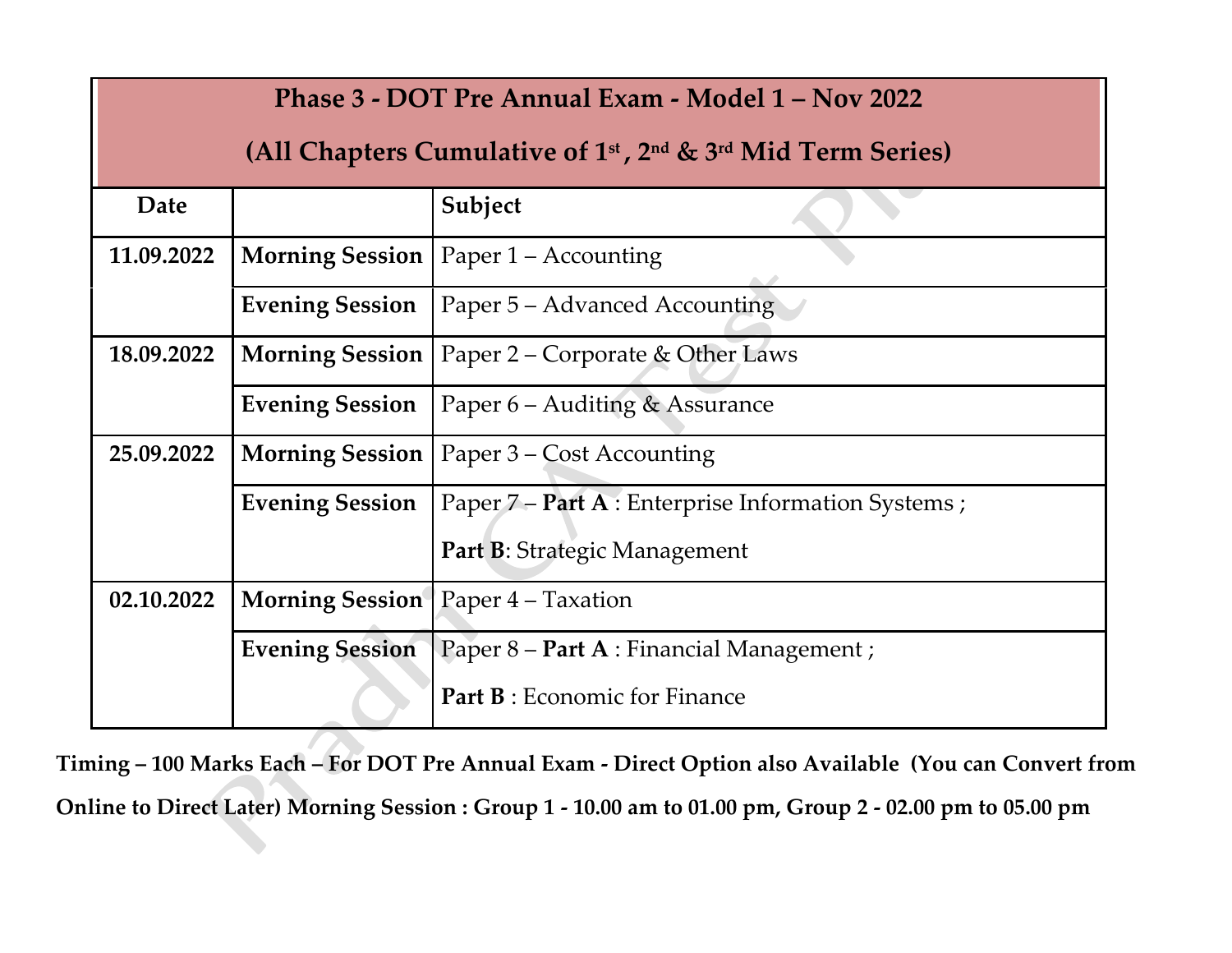**How to write test? (DOT)**

#### **Online Mode**

#### **Question Paper:**

Students can download the Question paper from Pradhi CA Server (Link for the Pradhi CA Server will be provided after

registration) and take a print out of the same.

#### **Answer paper:**

Tests should be written in a note book or ruled Papers.

#### **Submission of Written Papers:**

After completion, Click a picture of or Scan the answer papers and Upload the answer sheets on the Server.

#### **Results:**

Results will be provided along with Corrected papers in the student panel.

#### **Answer Key:**

Answer key will be provided in the website, on receipt of the Answer Sheets.

#### **Correction:**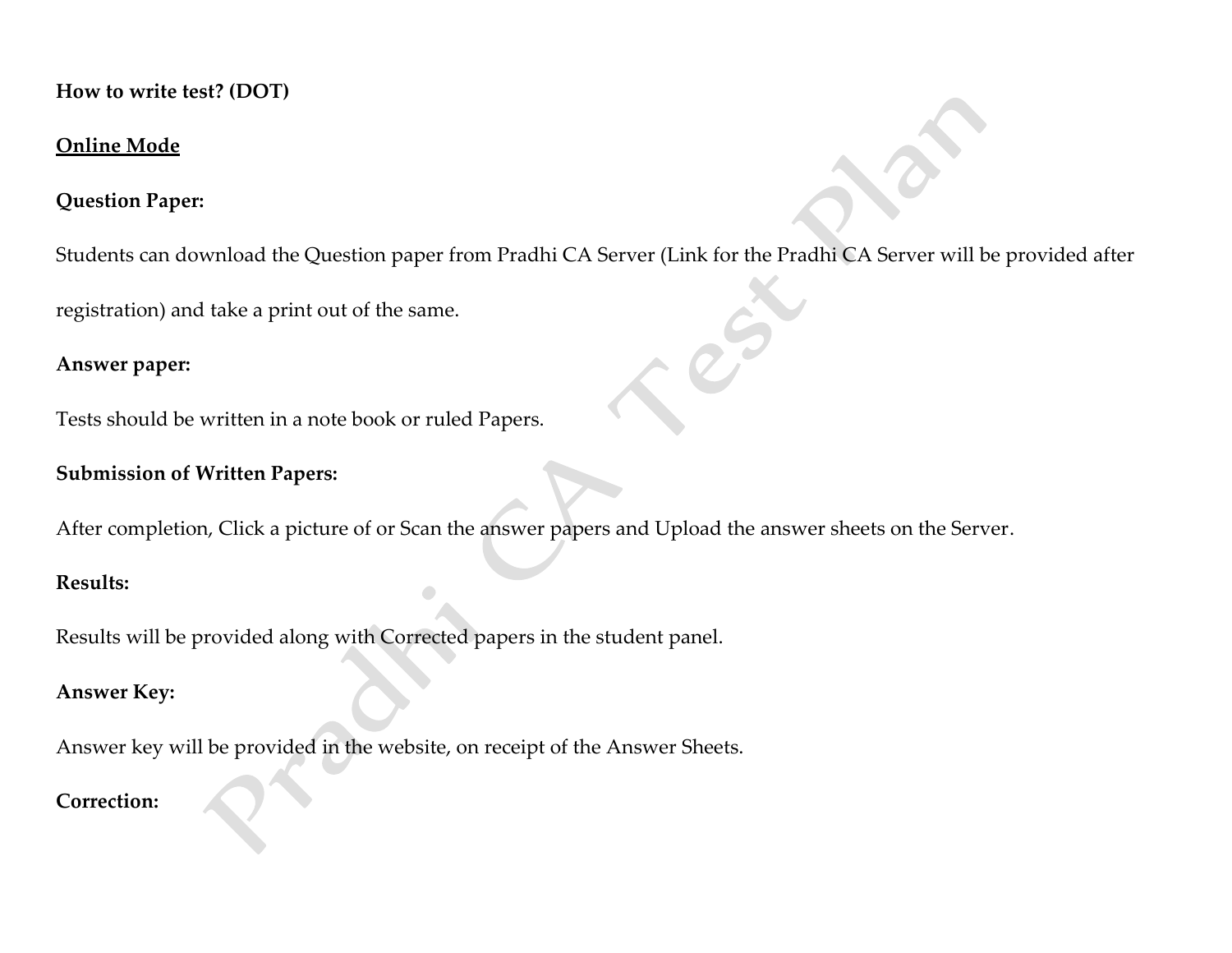Papers will be corrected / Uploaded in your respective Exam rooms in the Pradhi CA Server within 7 days from the date of Submission.

For DOT Exam : Last date to Submit the Answer Papers - Group I : 20.10.2022 ; Group 2 : 25.10.2022

**For Model Exam :** Last date to Submit the Answer Papers – Group I : 25.10.2022 ; Group 2 : 05.11.2022

**Note : It's not Compulsory to write the test on the same date. Based on Preparation, Students can write the test any time. Question Papers will be available from respective Scheduled Dates.**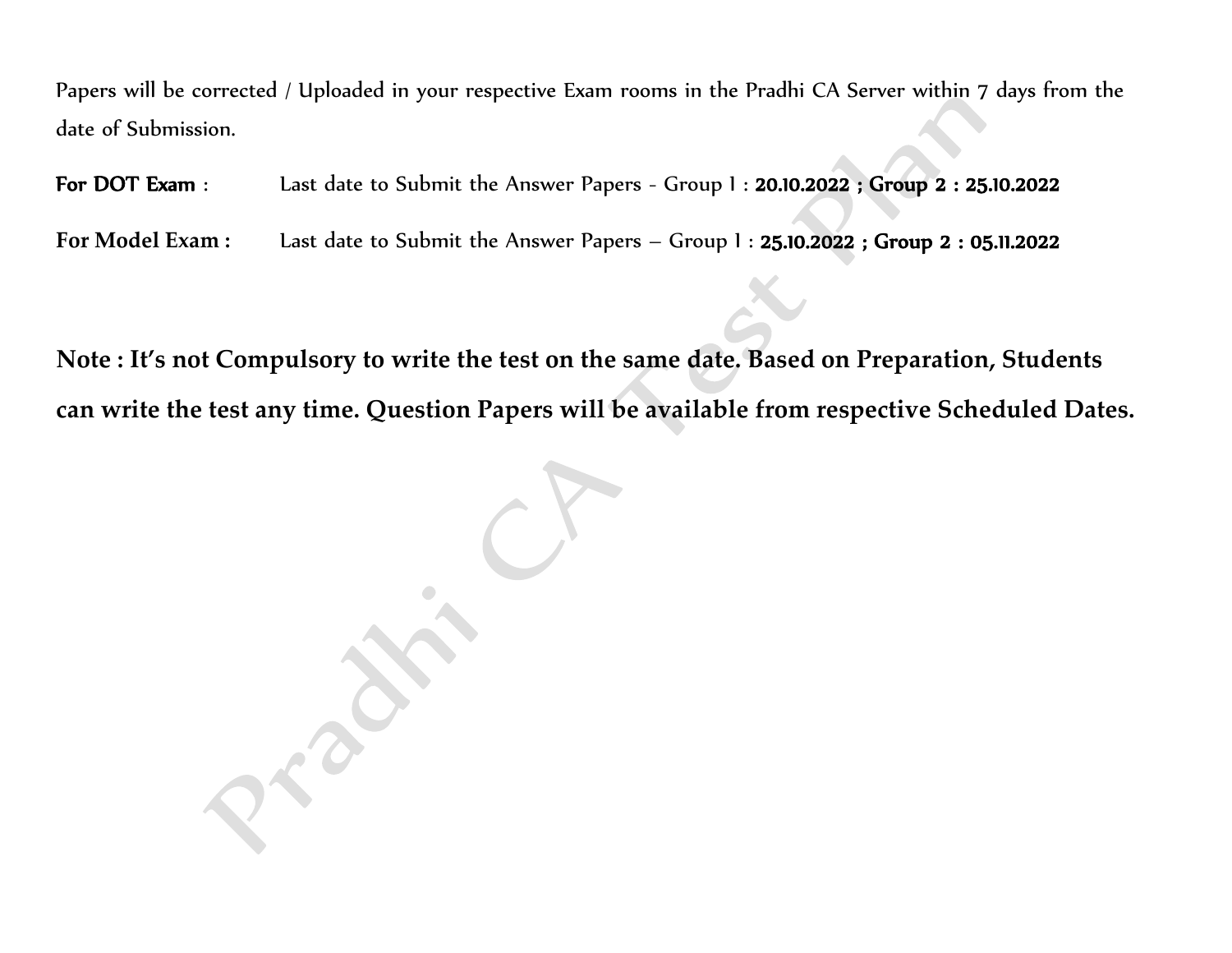| <b>Pradhi CA - DOT Marathon - Study Plan</b>      |    |                                                             |    |  |  |
|---------------------------------------------------|----|-------------------------------------------------------------|----|--|--|
|                                                   |    | <b>CA Inter New - DOT I (26.06.2022) - Portions Covered</b> |    |  |  |
|                                                   |    | <b>SESSION I (10.00 am to 01.00 pm)</b>                     |    |  |  |
| <b>ACCOUNTING</b>                                 | 25 | <b>CORPORATE &amp; OTHER LAW</b>                            | 25 |  |  |
| Accounts from Incomplete Records                  |    | Preliminary, Acceptance of Deposits by companies            |    |  |  |
|                                                   |    | <b>Incorporation of Company &amp; Matters Incidental</b>    |    |  |  |
| <b>COST MANAGEMENT ACCOUNTING</b>                 | 25 | <b>Income Tax</b>                                           | 25 |  |  |
| Overheads: Absorption Costing method              |    | Basics, Residence and Scope of Total Income                 |    |  |  |
| <b>Activity Based Costing (ABC)</b>               |    | Salary, House Property, Exemptions                          |    |  |  |
|                                                   |    |                                                             |    |  |  |
|                                                   |    | <b>SESSION II</b> (02.00 pm to 05.00 pm)                    |    |  |  |
| <b>ADVANCED ACCOUNTING</b>                        | 25 | <b>STRATEGIC MANAGEMENT</b>                                 | 25 |  |  |
| Accounting for employee stock option plan         |    | Introduction to Strategic Management                        |    |  |  |
| Buy back of Securities, Equity shares with Rights |    | Dynamics of Competitive Strategy                            |    |  |  |
|                                                   |    |                                                             |    |  |  |
| <b>AUDITING AND ASSURANCE</b>                     | 25 | <b>FINANCIAL MANAGEMENT</b>                                 | 25 |  |  |
| Nature, Objective and Scope of Audit              |    | <b>Cost of Capital</b>                                      |    |  |  |
| Audit Strategy, Planning and Programme            |    | <b>Capital Structure Theory</b>                             |    |  |  |
|                                                   |    |                                                             |    |  |  |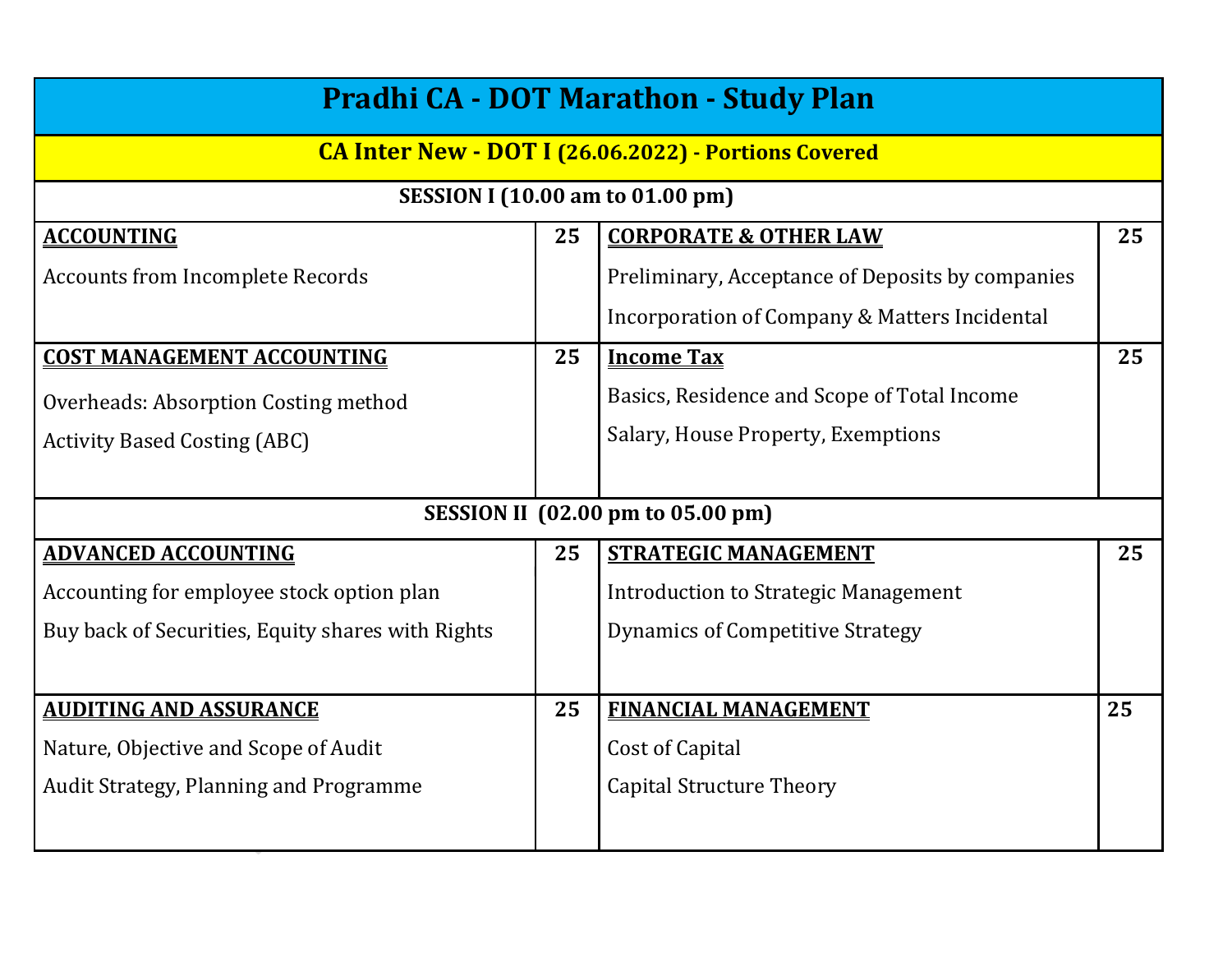| <b>DOT 1 Group 1 - Weightage</b>                  |            |                                               |     |  |  |
|---------------------------------------------------|------------|-----------------------------------------------|-----|--|--|
| <b>ACCOUNTING</b>                                 | <b>15%</b> | <b>CORPORATE &amp; OTHER LAW</b>              | 16% |  |  |
| <b>Accounts from Incomplete Records</b>           | 15%        | Preliminary                                   | 4%  |  |  |
|                                                   |            | Acceptance of Deposits by companies           | 4%  |  |  |
|                                                   |            | Incorporation of Company & Matters Incidental | 8%  |  |  |
| <b>COST MANAGEMENT ACCOUNTING</b>                 | 16%        | <b>Income Tax</b>                             | 21% |  |  |
| Overheads: Absorption Costing method              | 8%         | Basics, Residence and Scope of Total Income   | 5%  |  |  |
|                                                   | 8%         | Salary                                        | 6%  |  |  |
| <b>Activity Based Costing (ABC)</b>               |            | <b>House Property</b>                         | 6%  |  |  |
|                                                   |            | Exemptions                                    | 4%  |  |  |
|                                                   |            | SESSION II (02.00 pm to 05.00 pm)             |     |  |  |
| <b>ADVANCED ACCOUNTING</b>                        | 16%        | <b>STRATEGIC MANAGEMENT</b>                   | 14% |  |  |
| Accounting for employee stock option plan         | 8%         | <b>Introduction to Strategic Management</b>   | 6%  |  |  |
| Buy back of Securities, Equity shares with Rights | 8%         | <b>Dynamics of Competitive Strategy</b>       | 8%  |  |  |
|                                                   |            |                                               |     |  |  |
| <b>AUDITING AND ASSURANCE</b>                     | 16%        | <b>FINANCIAL MANAGEMENT</b>                   | 18% |  |  |
| Nature, Objective and Scope of Audit              | 8%         | Cost of Capital                               | 10% |  |  |
| Audit Strategy, Planning and Programme            |            | <b>Capital Structure Theory</b>               | 8%  |  |  |
|                                                   |            |                                               |     |  |  |
|                                                   |            |                                               |     |  |  |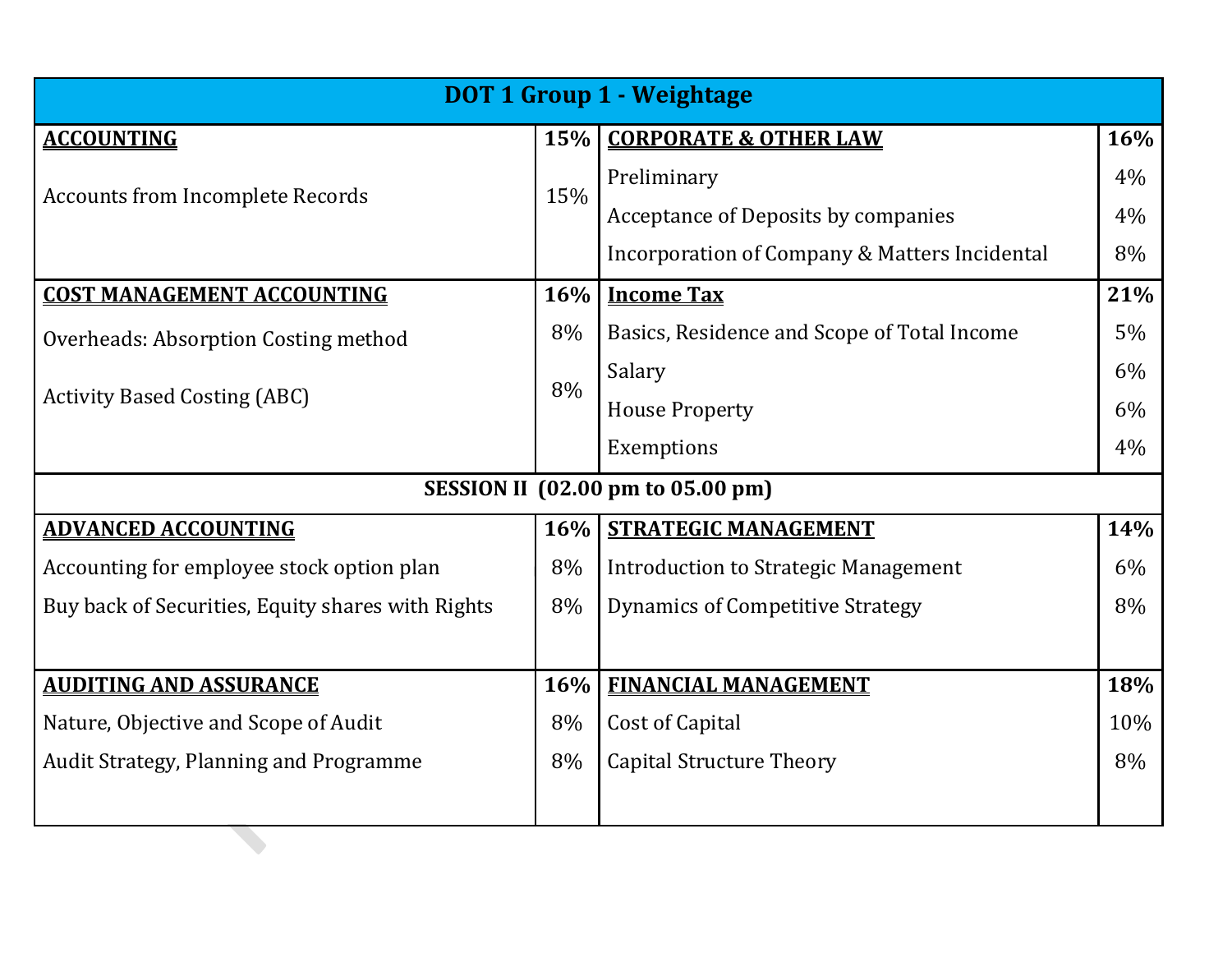#### **Weightage Group Wise Coverage**

| <b>Group I</b>         | $17\%$ Group 2                   | $16\%$ |
|------------------------|----------------------------------|--------|
| Accounting             | <b>15 %</b> Advanced Accounting  | $16\%$ |
| Corporate & Other Laws | <b>16 %</b> Auditing & Assurance | $16\%$ |
| <b>Cost Accounting</b> | <b>16%</b> Strategic Management  | 14%    |
| Taxation               | 21 % Financial Management        | $18\%$ |

- $\checkmark$  The above covers the expected weightage expected to be covered by ICAI in the exams, which is released by the ICAI in their website.
- $\checkmark$  Students are expected to PRIORITISE their preparation based on this weightage.
- $\checkmark$  However, no chapters must be skipped.

#### **By Completing DOT 1 Portions:**

Students can Cover upto

- ✓ **17 %** (App.) in Group 1 Syllabus
- ✓ **16 %** (App) in Group 2 Syllabus.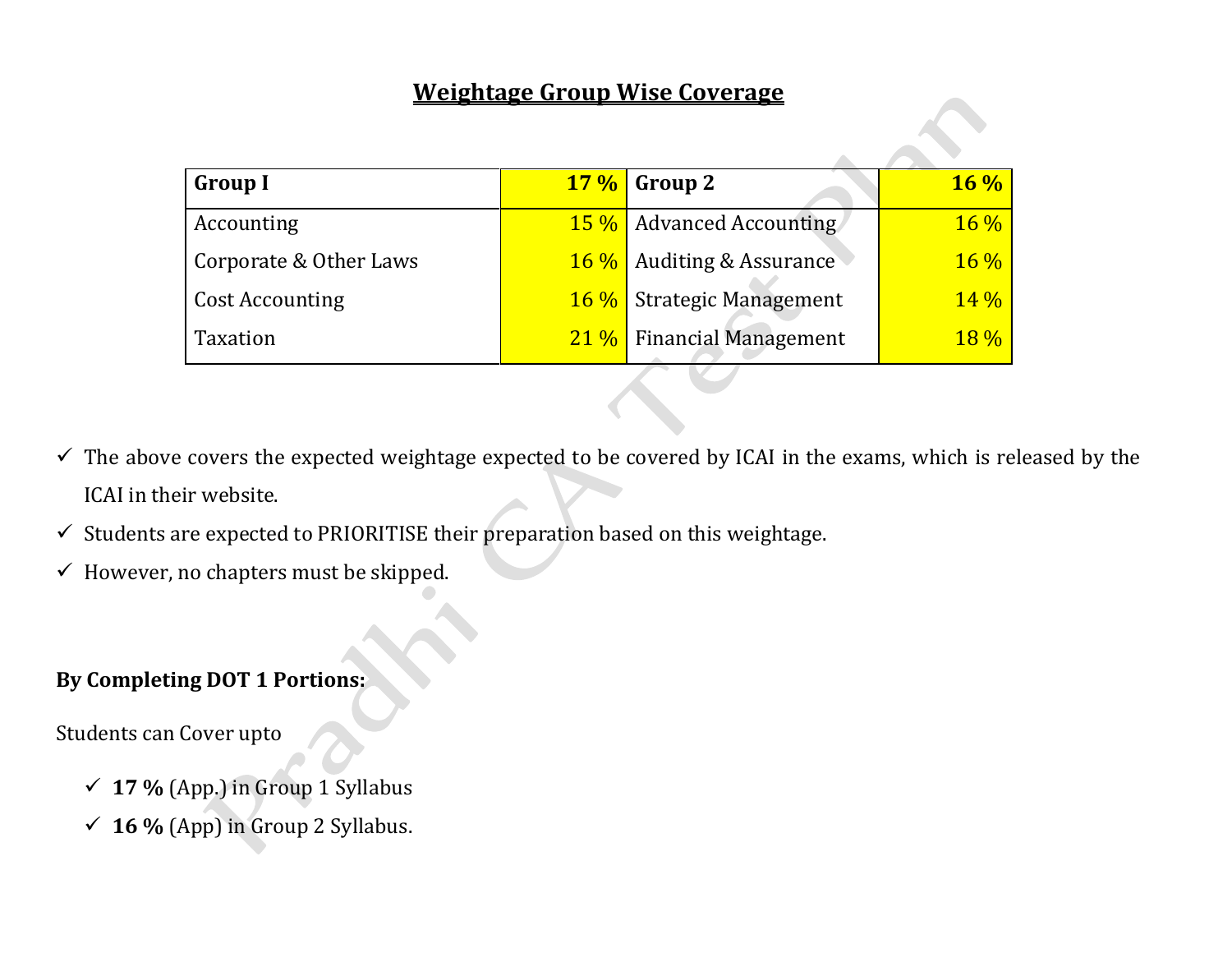#### **Topic wise Coverage**

- $\checkmark$  This is prepared keeping in mind student's preparation for their DOT examination.
- $\checkmark$  Students must ensure that atleast all these concepts are covered in each chapter before their main examination.
- $\checkmark$  Students should take print out of this one week before the start of DOT and stick it in their home.
- ✓ After completing each chapter, students must tick the box and ensure that they have covered all the concepts in that chapter.
- $\checkmark$  This will ensure that students are aware of what is over and what is to be done and can track their progress.
- $\checkmark$  Also, in case students miss a particular concept due to time constraint, they must not panic and they must still write DOT.
- $\checkmark$  Any concept missed can be covered easily in the half yearly DOT (Dot IV/Dot VIII) or the model exam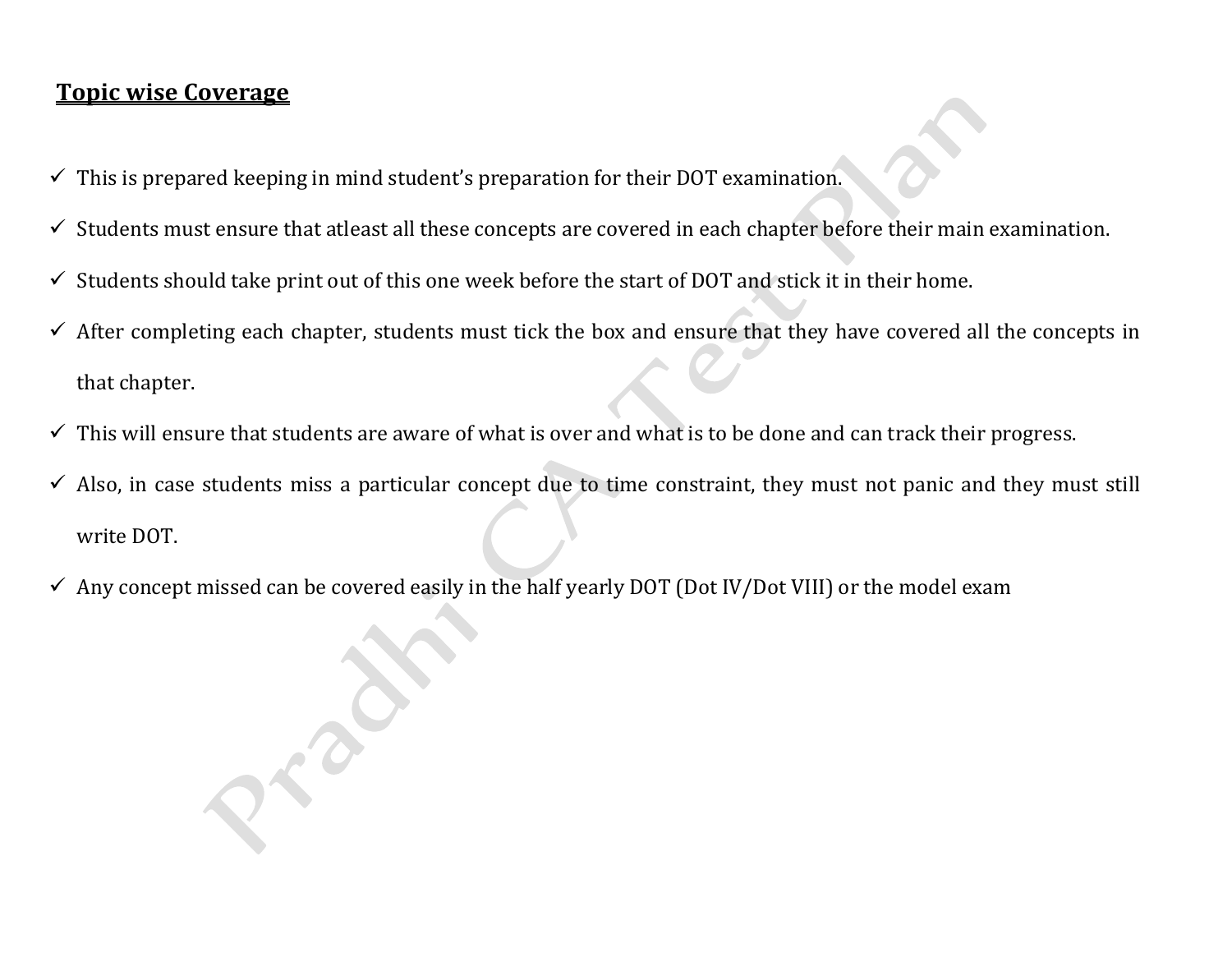#### **Students are requested to take a print and**

### **Put Tick for the Topics Completed**

|                                         | $\sim$ we receive the representation. |                                      |
|-----------------------------------------|---------------------------------------|--------------------------------------|
| <b>ACCOUNTING</b>                       | Topic 1                               | <b>Topic 2</b>                       |
| <b>Accounts from Incomplete Records</b> | <b>Statement of Affairs</b>           | <b>Preparation of Final Accounts</b> |
|                                         |                                       |                                      |
|                                         |                                       |                                      |

| <b>Corporate &amp;</b><br><b>Other Laws</b> | Topic 1                                            | Topic 2                                                         |                                                            |                                               |                              |  |
|---------------------------------------------|----------------------------------------------------|-----------------------------------------------------------------|------------------------------------------------------------|-----------------------------------------------|------------------------------|--|
| Preliminary                                 | Definitions                                        | <b>Types of Company</b>                                         |                                                            |                                               |                              |  |
| <b>Acceptance of</b><br>Deposits by         | Topic 1<br>Sec. 73<br>Prohibition on<br>Acceptance | Topic 2<br>$\bigcirc$<br>Sec. 74<br><b>Repayment of Deposit</b> | Topic 3<br>Sec. 76<br>Acceptance of<br>Deposit from Public | Topic <sub>4</sub><br>Sec. 76 A<br>Punishment |                              |  |
| companies                                   | <b>Topic 1</b>                                     | <b>Topic 2</b>                                                  | Topic 3                                                    | Topic <sub>4</sub>                            | <b>Topic 5</b>               |  |
| <b>Incorporation of</b><br>Company          | Sec. 3, 3A, 7, 9<br>Incorporation                  | Sec. 8<br>Non-Profit                                            | Sec. 4, 6, 13<br><b>MOA</b>                                | Sec. 5, 14, 16<br><b>AOA</b>                  | Sec. 20, 21, 22<br>Documents |  |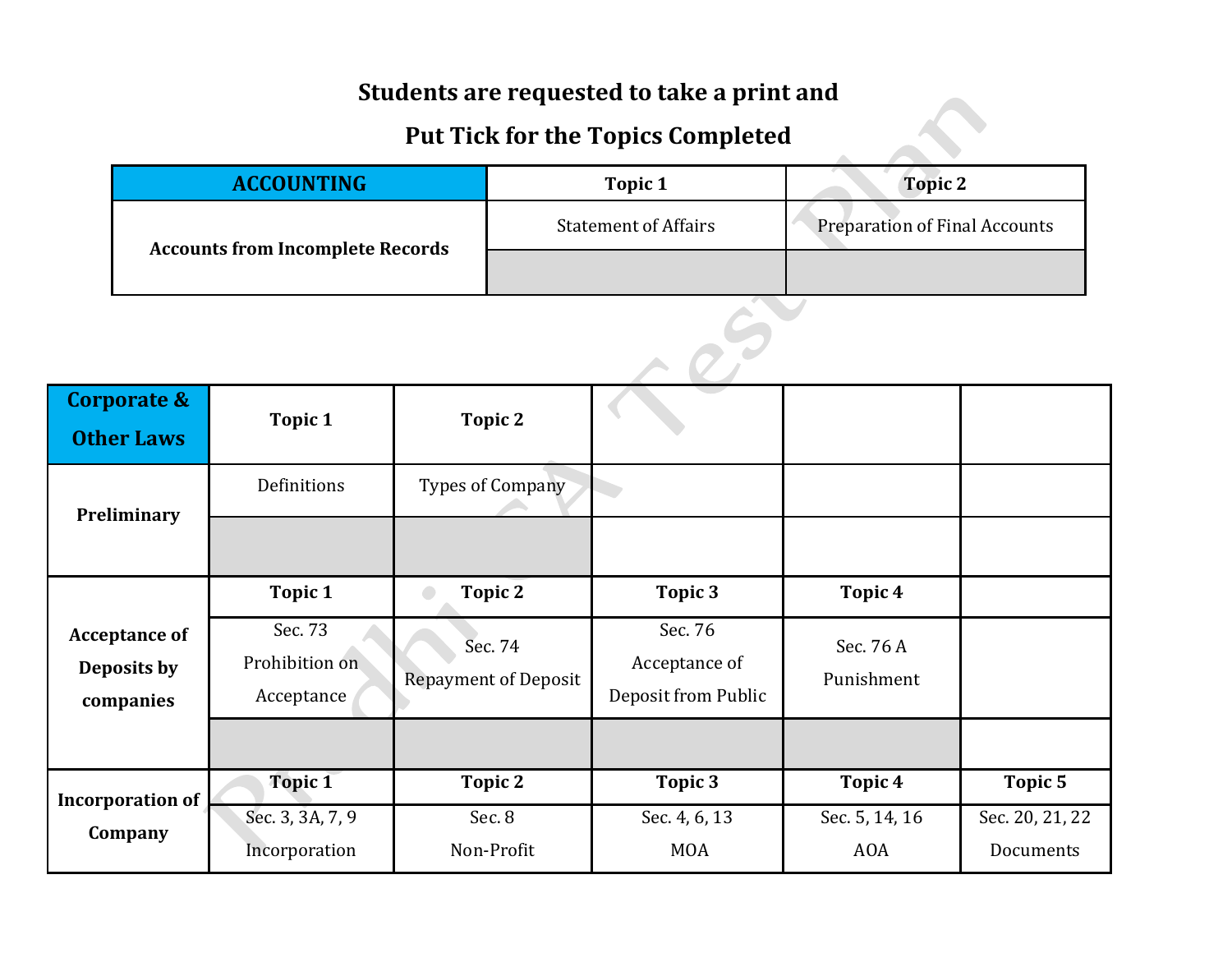|                    | Organisations |            |               |  |
|--------------------|---------------|------------|---------------|--|
|                    |               |            |               |  |
| Topic <sub>6</sub> | Topic 7       | Topic 8    | Topic 9       |  |
| Sec. 18            | Sec. 16       | Sec. 12    | Sec. 10 A, 19 |  |
| Conversion         | Rectification | <b>ROC</b> | Others        |  |
|                    |               |            |               |  |
|                    |               |            |               |  |

| <b>Costing</b>                                                                      | Topic 1                                                 | Topic 2                     | <b>Topic 3</b>                                       | Topic <sub>4</sub>                         | Topic 5                                                     |
|-------------------------------------------------------------------------------------|---------------------------------------------------------|-----------------------------|------------------------------------------------------|--------------------------------------------|-------------------------------------------------------------|
|                                                                                     | Direct / Indirect<br>Overheads                          | <b>Primary Distribution</b> | Secondary<br>Distribution - Direct<br>Redistribution | Secondary<br>Distribution - Step<br>Ladder | <b>Secondary Distribution</b><br>- Simultaneous<br>Equation |
| Overheads:                                                                          |                                                         |                             |                                                      |                                            |                                                             |
| Absorption<br>Secondary<br><b>Costing method</b><br>Distribution - Trail<br>& Error | Secondary<br>Distribution -<br>Repeated<br>Distribution | <b>Machine Hour Rate</b>    | Under/Over<br>Absorbed<br>Treatment                  | Theory                                     |                                                             |
|                                                                                     |                                                         |                             |                                                      |                                            |                                                             |
| <b>Activity Based</b><br><b>Costing (ABC)</b>                                       | <b>Cost Drivers</b>                                     | <b>Cost Allocation</b>      | Absorption                                           | Theory                                     |                                                             |
|                                                                                     |                                                         |                             |                                                      |                                            |                                                             |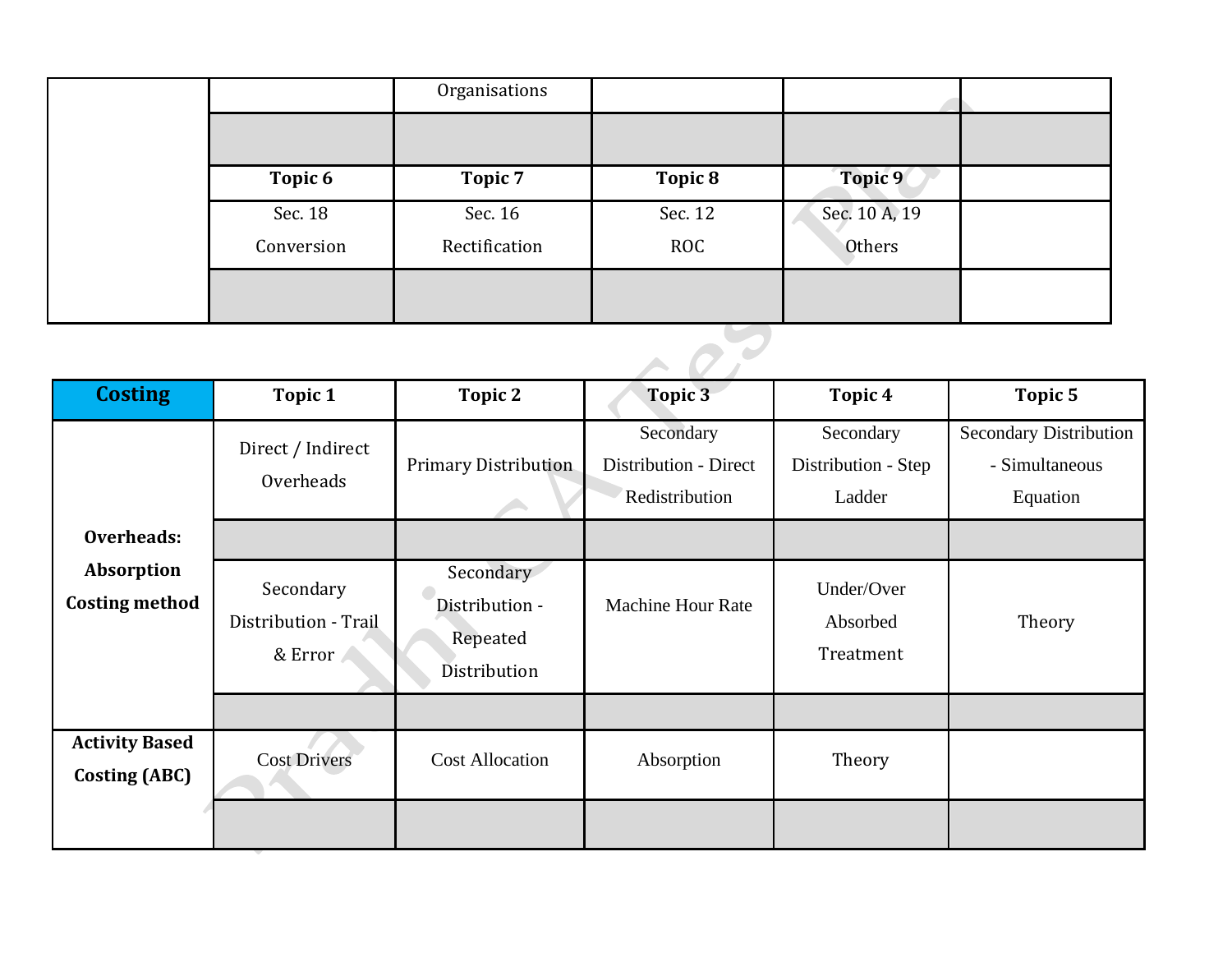| <b>Taxation</b>                                                | <b>Topic 1</b>                     | <b>Topic 2</b>                | Topic 3                                    | Topic <sub>4</sub>                              | Topic 5                                                                            |
|----------------------------------------------------------------|------------------------------------|-------------------------------|--------------------------------------------|-------------------------------------------------|------------------------------------------------------------------------------------|
| <b>Basics</b>                                                  | Slab rates                         | <b>Marginal Relief</b>        | Income of Pre Year<br>Taxed in same year   | Undisclosed<br>Income                           | Others                                                                             |
|                                                                |                                    |                               |                                            |                                                 |                                                                                    |
| <b>Residence and</b><br><b>Scope of Total</b><br><b>Income</b> | <b>Residential Status</b>          | Scope of Total<br>Income      | Income deemed to be<br>received in India   | Income deemed to<br>accrue or arise in<br>India | Interest, Royalty &<br>Fees Meaning of<br><b>Royalty for Technical</b><br>Services |
|                                                                |                                    |                               |                                            |                                                 |                                                                                    |
| <b>Incomes which</b><br>do not form part                       | <b>Incomes of Non</b><br>Residents | Disaster related<br>Receipts  | <b>Incomes of Specified</b><br>institution | <b>Income of Funds</b>                          | Others                                                                             |
| of Total Income                                                |                                    |                               |                                            |                                                 |                                                                                    |
| <b>Salary</b>                                                  | Salaries &<br>Allowances           | <b>Retirement Benefits</b>    | Perquisites                                | Deductions                                      | Others                                                                             |
|                                                                |                                    |                               |                                            |                                                 |                                                                                    |
| <b>House Property</b>                                          | Deemed Owner                       | Pre Incorporation<br>Interest | Self Occupied / Let<br>Out                 | Coownership                                     | Arrears of rent/<br><b>Unrealised Rent</b>                                         |
|                                                                |                                    |                               |                                            |                                                 |                                                                                    |
|                                                                |                                    |                               |                                            |                                                 |                                                                                    |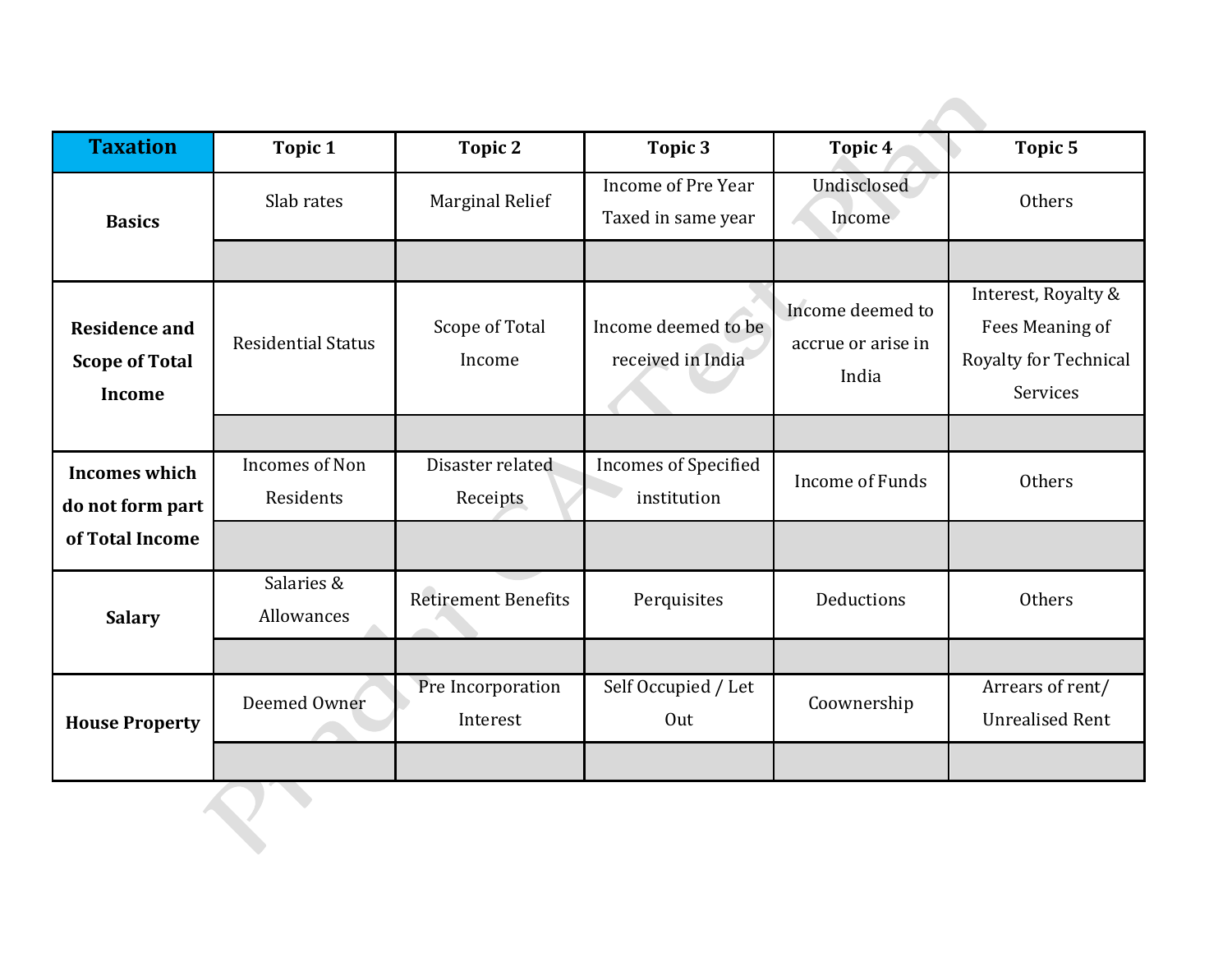| <b>Advanced Accounting</b><br>Topic 1                           |                                | Topic 2                                             | Topic 3                                   |  |
|-----------------------------------------------------------------|--------------------------------|-----------------------------------------------------|-------------------------------------------|--|
| <b>ESOP</b>                                                     | Lock in transfer - Problems    | <b>ESOP</b> - Basic Journal Entries                 | <b>ESOP</b> - with conditions             |  |
|                                                                 |                                |                                                     |                                           |  |
| <b>Buy Back &amp; Equity shares</b><br>with differential rights | <b>Basic - Journal Entries</b> | Maximum No. of Buy Back<br><b>Shares Conditions</b> | Equity shares with differential<br>rights |  |
|                                                                 |                                |                                                     |                                           |  |

| <b>Auditing &amp;</b><br><b>Assurance</b>         | Topic 1                              | Topic 2                                                    | Topic 3                                   | Topic <sub>4</sub>             | Topic 5                        | Topic <sub>6</sub>  |  |
|---------------------------------------------------|--------------------------------------|------------------------------------------------------------|-------------------------------------------|--------------------------------|--------------------------------|---------------------|--|
| Nature,<br>Objective and<br><b>Scope of Audit</b> | Objectives, Scope,<br>Types of Audit | Advantages,<br>Limitations, Pre-<br>Conditions of<br>Audit | Relationship<br>with Other<br>Disciplines | Standard<br>Setting<br>Process | Quality of<br>Auditor &<br>SQC | Audit<br>Engagement |  |
|                                                   |                                      |                                                            |                                           |                                |                                |                     |  |
| <b>Audit Strategy,</b><br><b>Planning and</b>     | <b>Audit Planning</b>                | <b>Audit Strategy</b>                                      | Development of<br><b>Audit Plan</b>       | Audit<br>Programme             | Materiality                    | Others              |  |
| Programme                                         |                                      |                                                            |                                           |                                |                                |                     |  |
|                                                   |                                      |                                                            |                                           |                                |                                |                     |  |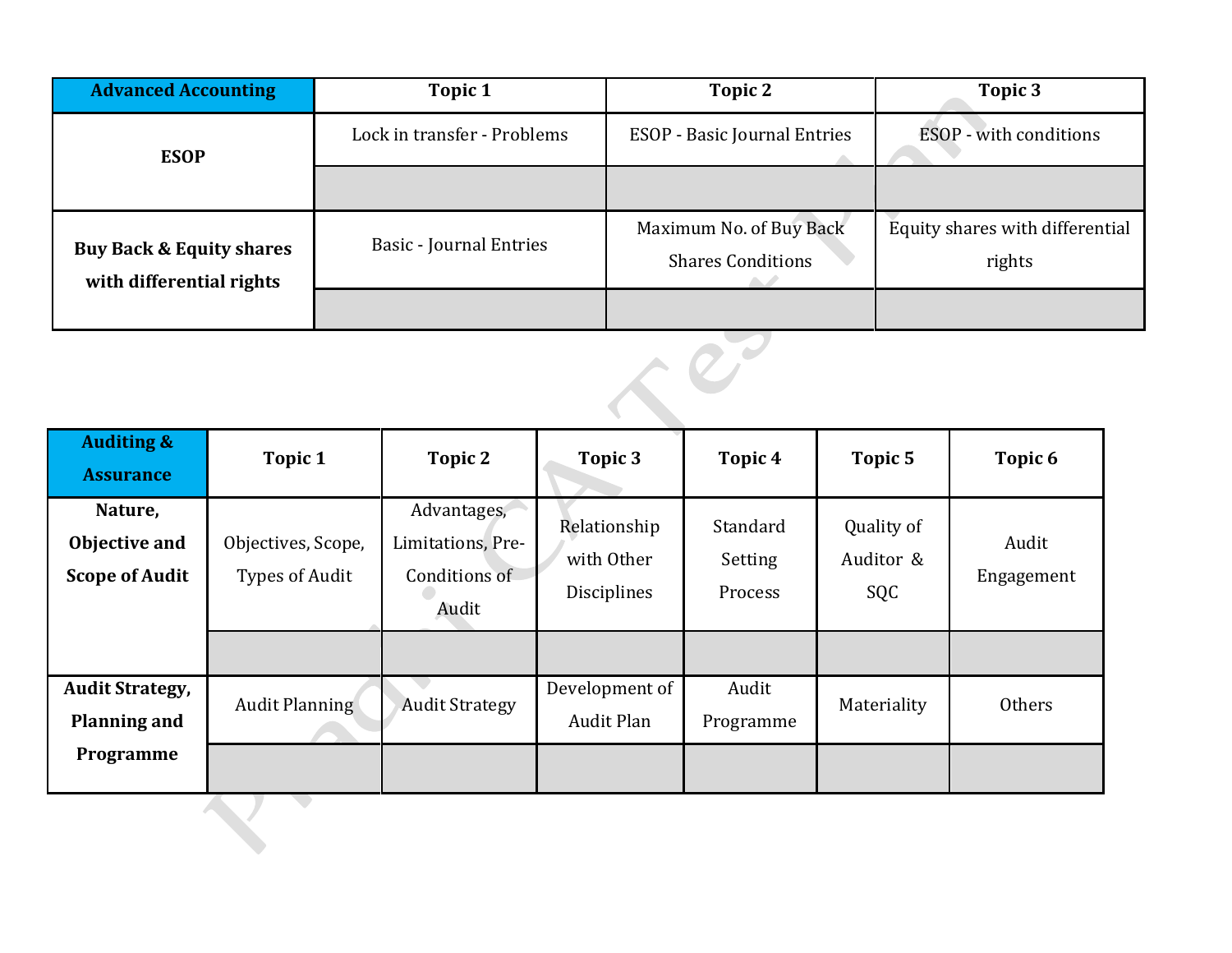| <b>Strategic</b><br><b>Management</b> | Topic 1         | Topic 2     | Topic 3    | Topic 4     | Topic 5                 | Topic 6       |
|---------------------------------------|-----------------|-------------|------------|-------------|-------------------------|---------------|
| <b>Introduction to</b>                | <b>Business</b> | Management, | Strategic  | Strategic   | <b>SM</b> in Government |               |
| <b>Strategic</b>                      | Policy,         | Strategy    | Management | Levels      | & NPO                   |               |
| <b>Management</b>                     |                 |             |            |             |                         |               |
| <b>Dynamics of</b>                    | Core            | Competitive | Portfolio  | <b>SWOT</b> | <b>TOWS Matrix</b>      | Globalisation |
| Competitive                           | Competence      | Advantage   | Analysis   |             |                         |               |
| <b>Strategy</b>                       |                 |             |            |             |                         |               |

| <b>Financial</b><br><b>Management</b>     | Topic 1        | Topic 2              | Topic 3                                | Topic 4                         | Topic 5                      | Topic 6                      |  |
|-------------------------------------------|----------------|----------------------|----------------------------------------|---------------------------------|------------------------------|------------------------------|--|
| <b>Cost of Capital</b>                    | Cost of Equity | Cost of<br>Debenture | Cost of<br>Preference<br><b>Shares</b> | Cost of<br>Retained<br>Earnings | <b>WACC</b>                  | Book Value /<br>Market Value |  |
| <b>Capital Structure</b><br><b>Theory</b> | Traditional,   | NI, NOI Theories     | MM                                     | Trade off /<br>Packing          | Optimum Capital<br>Structure | EBIT-EBT<br>Analysis         |  |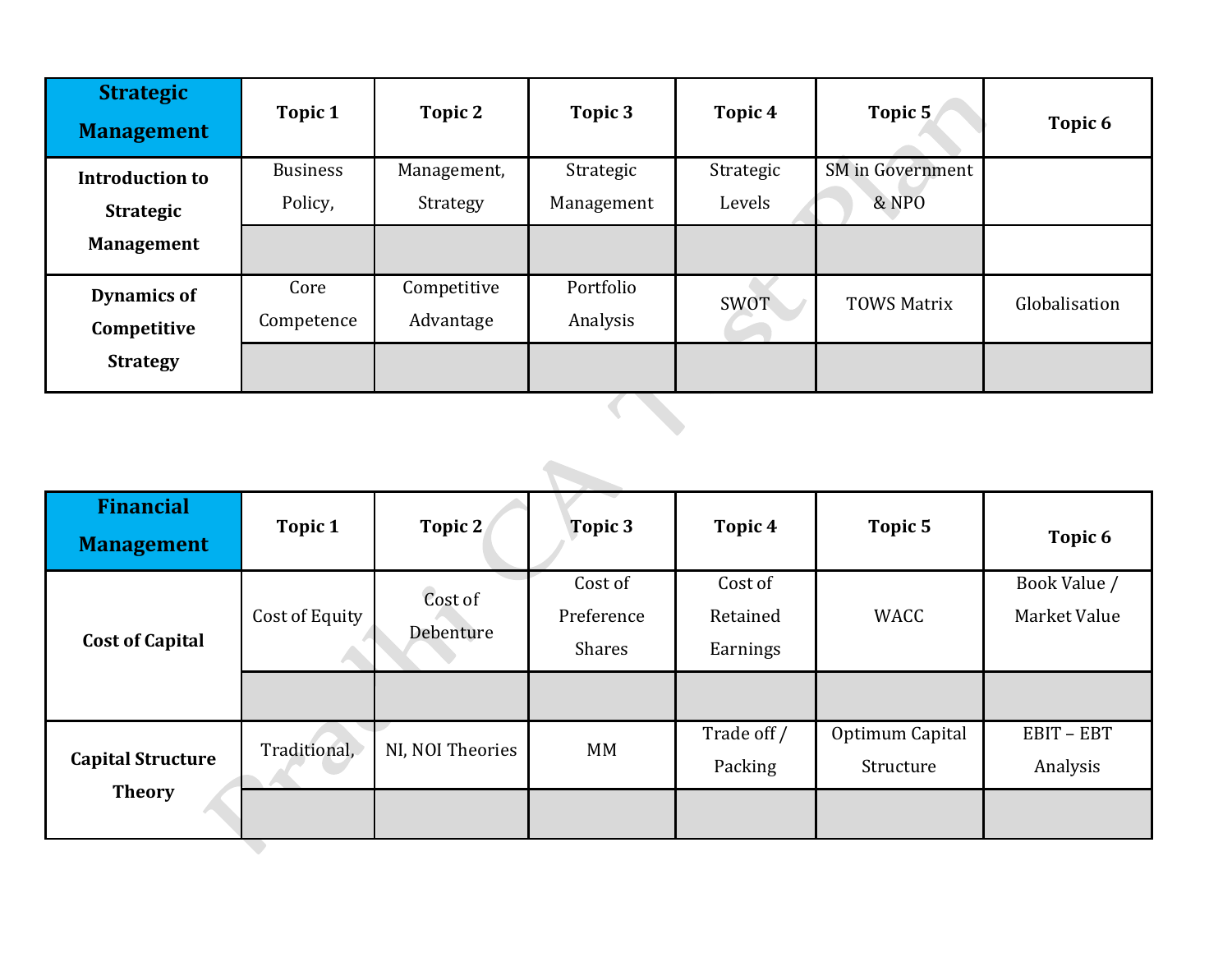- ✓ For Both Groups: Divide **4** Sessions a Day into **3 Hrs** 4 \* 3 **12 Hrs a Day**.
- ✓ For Single Groups: Divide **2** Sessions a Day into **3 Hrs** 2 \* 4 **8 Hrs a Day**.
- ✓ You can Swap Sessions as per your SWOT analysis.
- ✓ Session Timings usually 3 /4 Hrs. Some Sessions may take 2 hrs or 4 Hrs. You can use the spare hrs if any available for Subsequent Sessions
- ✓ Have a Proper Plan. Try to Complete the Portions by Saturday Evening at 06.00 pm & Revise those topics Covered before writing DOT Exam.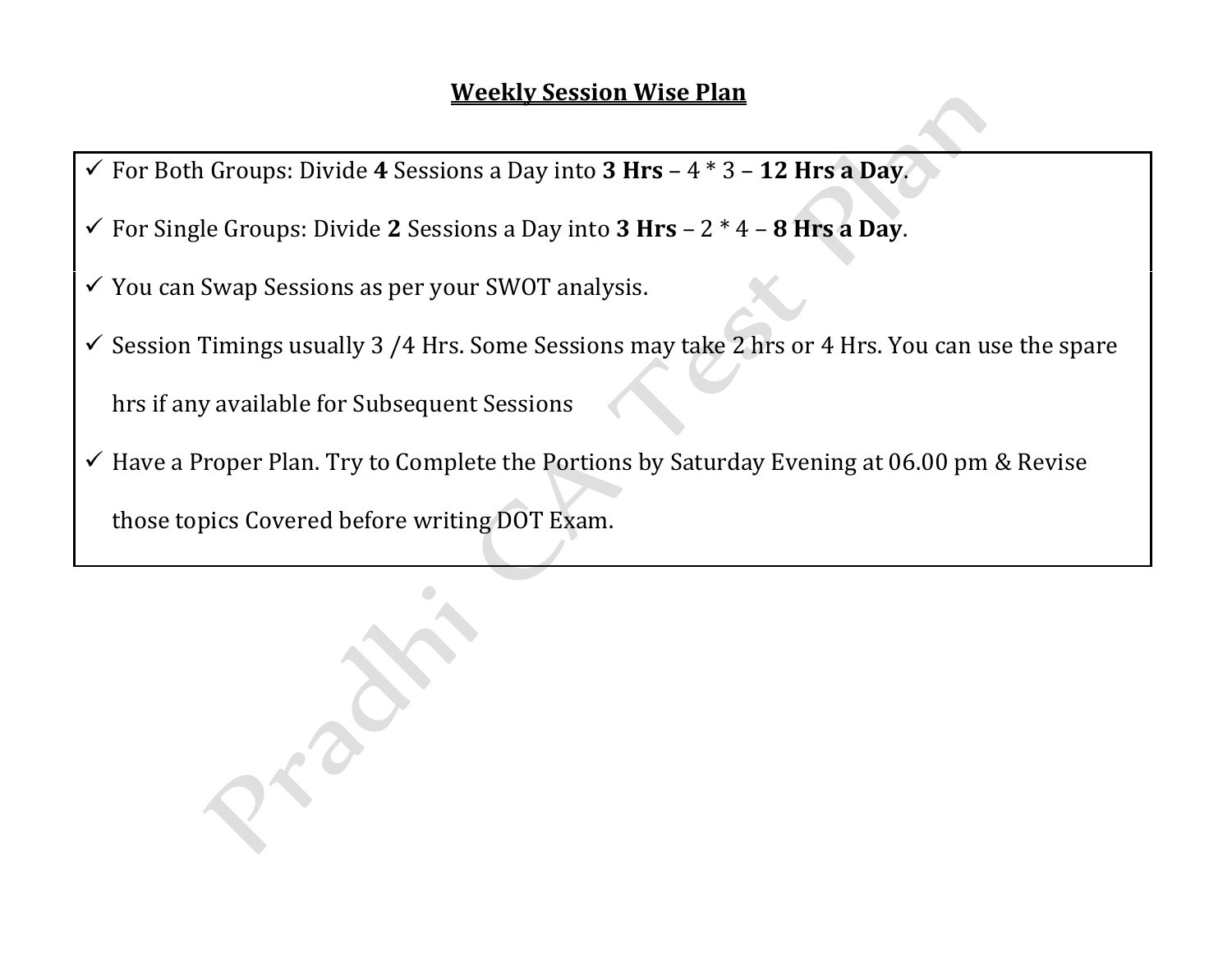| <b>DOT 1 - Daily Schedule</b> |                                                                       |                                                                                   |                                                                       |                                                                |  |  |
|-------------------------------|-----------------------------------------------------------------------|-----------------------------------------------------------------------------------|-----------------------------------------------------------------------|----------------------------------------------------------------|--|--|
| Day/<br><b>Session</b>        | <b>Session 1</b>                                                      | <b>Session 2</b>                                                                  | <b>Session 3</b>                                                      | <b>Session 4</b>                                               |  |  |
| Day 1                         | <b>Accounting - G 1</b><br><b>Accounts from Incomplete</b><br>Records | <b>Financial Management G 2</b><br><b>Cost of Capital</b>                         | Law - $G_1$<br>Preliminary, Acceptance of<br>Deposits by companies    | $SM - G2$<br>Introduction to Strategic<br>Management           |  |  |
| Day 2                         | <b>Accounting - G 1</b><br><b>Accounts from Incomplete</b><br>Records | <b>Financial Management G 2</b><br><b>Capital Structure Theory</b>                | Law - $G_1$<br><b>Incorporation of Company</b>                        | $SM - G2$<br><b>Introduction to Strategic</b><br>Management    |  |  |
| Day 3                         | <b>Accounting - G 1</b><br><b>Accounts from Incomplete</b><br>Records | <b>Adv. Accounting G 2</b><br><b>Accounting for employee</b><br>stock option plan | Law - $G_1$<br><b>Incorporation of Company</b>                        | $SM - G2$<br><b>Dynamics of Competitive</b><br><b>Strategy</b> |  |  |
| Day 4                         | Costing $- G 1$<br>Overheads - Absorption                             | <b>Adv. Accounting G 2</b><br>Buy back of securities,<br>Differential Rights,     | Tax G 1<br>Basics, Residence and Scope<br>of Total Income, Exemptions | $SM - G2$<br><b>Dynamics of Competitive</b><br><b>Strategy</b> |  |  |
| Day 5                         | <b>Accounting - G 1</b><br>Overheads - Absorption                     | Auditing - G 2<br>Nature, Objective and Scope<br>of Audit                         | Tax G 1<br>Salary                                                     | Auditing - G 2<br>Nature, Objective and Scope<br>of Audit      |  |  |
| Day 6                         | Tax G 1<br><b>Activity Based Costing</b>                              | Auditing – G 2<br>Audit Strategy, Planning and<br>Programme                       | <b>House Property</b>                                                 | Auditing – G 2<br>Audit Strategy, Planning and<br>Programme    |  |  |
| Day 7                         | Revision - Group 1                                                    | Exam                                                                              | Exam                                                                  | Rest                                                           |  |  |

**Study Plan for Remaining Weeks will be updated in Our Server on Weekly Basis.**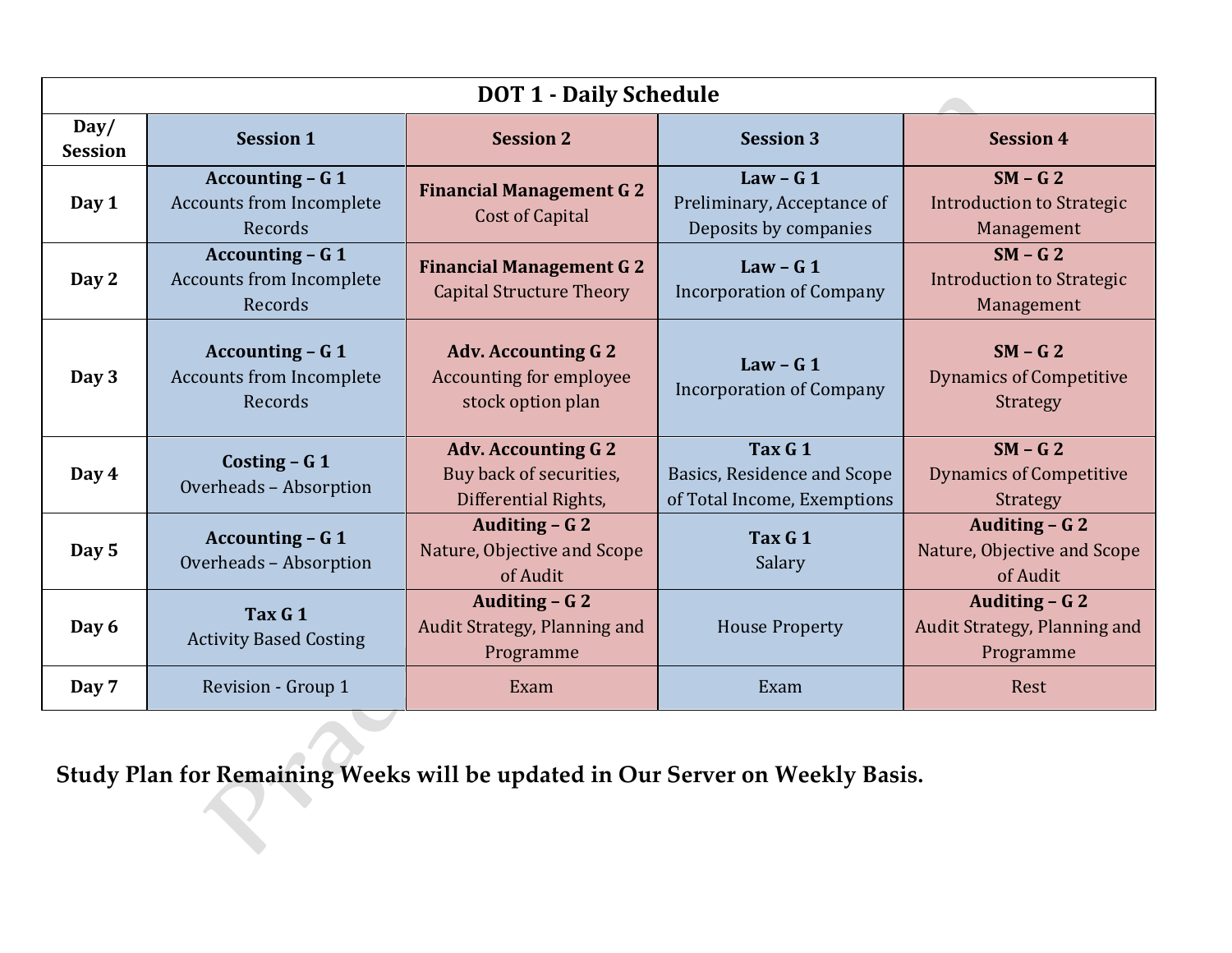| October Model Exam 2 - Nov 2022 |                                                                                  |  |  |  |
|---------------------------------|----------------------------------------------------------------------------------|--|--|--|
| Date                            | Subject                                                                          |  |  |  |
| 06.10.2022                      | Paper 1 – Accounting                                                             |  |  |  |
| 08.10.2022                      | Paper 2 – Corporate & Other Laws                                                 |  |  |  |
| 10.10.2022                      | Paper 3 – Cost Accounting                                                        |  |  |  |
| 12.10.2022                      | Paper 4 – Taxation                                                               |  |  |  |
| 14.10.2022                      | Paper 5 – Advanced Accounting                                                    |  |  |  |
| 16.10.2022                      | Paper 6 – Auditing & Assurance                                                   |  |  |  |
| 18.10.2022                      | Paper 7 – Part A : Enterprise Information Systems ; Part B: Strategic Management |  |  |  |
| 20.10.2022                      | Paper 8 - Part A : Financial Management ; Part B : Economic for Finance          |  |  |  |

**Direct Option also Available – You can Convert from Online to Direct Later.**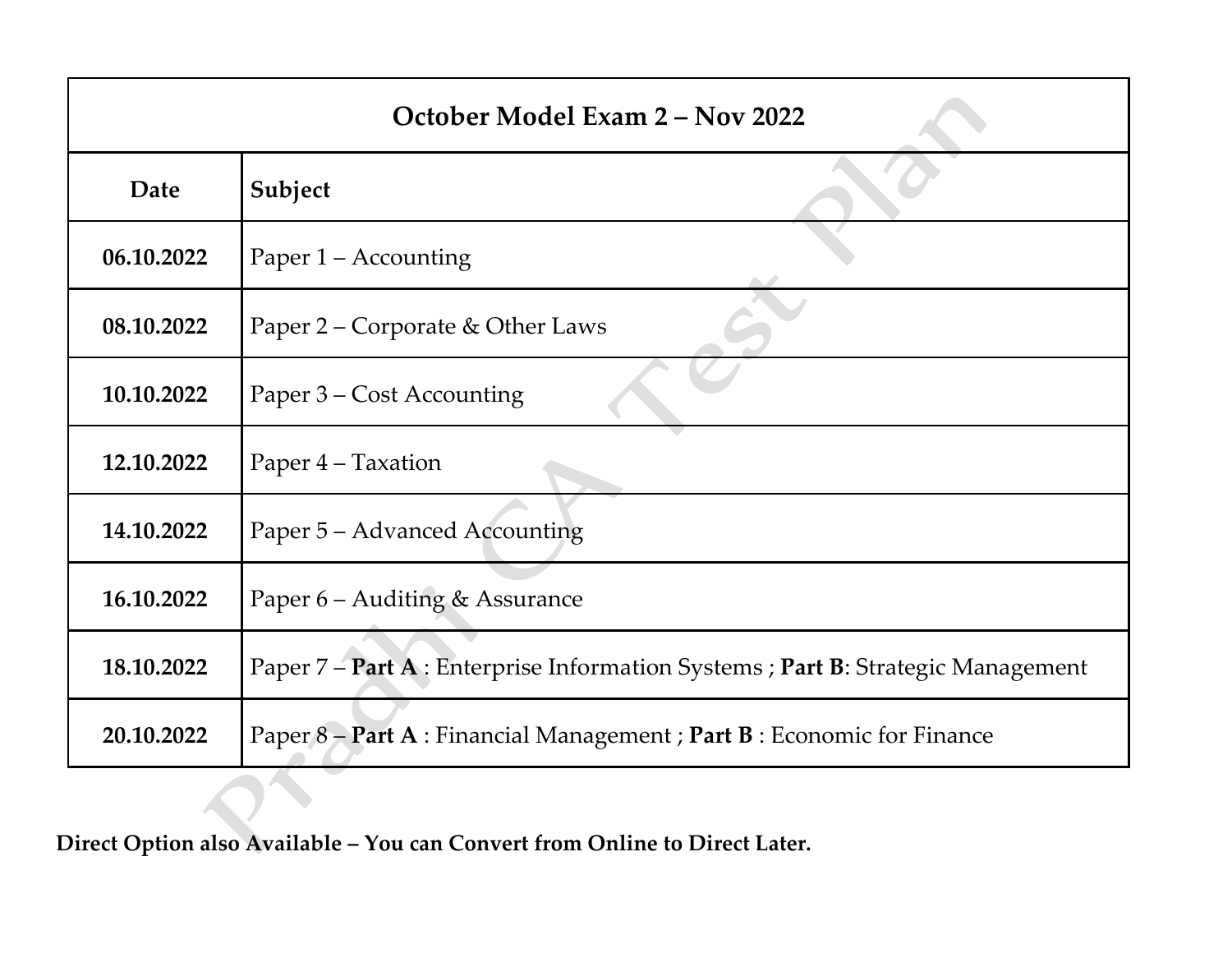| Fee structure – CA INTER Nov 2022 – Before Discount |             |         |         |  |  |
|-----------------------------------------------------|-------------|---------|---------|--|--|
| <b>TEST</b>                                         | <b>Both</b> | Group 1 | Group 2 |  |  |
| DOT (8 Weeks Test)<br><b>Without Revision</b>       | 2500        | 1250    | 1250    |  |  |
| DOT (8 Weeks Test)<br>With Revision 1 & 2           | 3200        | 1600    | 1600    |  |  |
| Pre-Annual Model Exam 1<br>Weekend (September)      | 1200        | 600     | 600     |  |  |
| Model Exam 2(October)<br><b>Alternative Days</b>    | 1200        | 600     | 600     |  |  |
| *Exclusive of 18% GST                               |             |         |         |  |  |

| <b>Register</b>          |                                    | Concession          |
|--------------------------|------------------------------------|---------------------|
| DOT (8 Weeks)            | <b>One Model Exam</b>              | $20\%$ on DOT Fee   |
| with or without Revision | <b>Pre-Annual or October Model</b> |                     |
| DOT (8 Weeks)            | <b>Both Model Exam</b>             | $20\%$ on Total Fee |
| with or without Revision | Pre-Annual & October Model         |                     |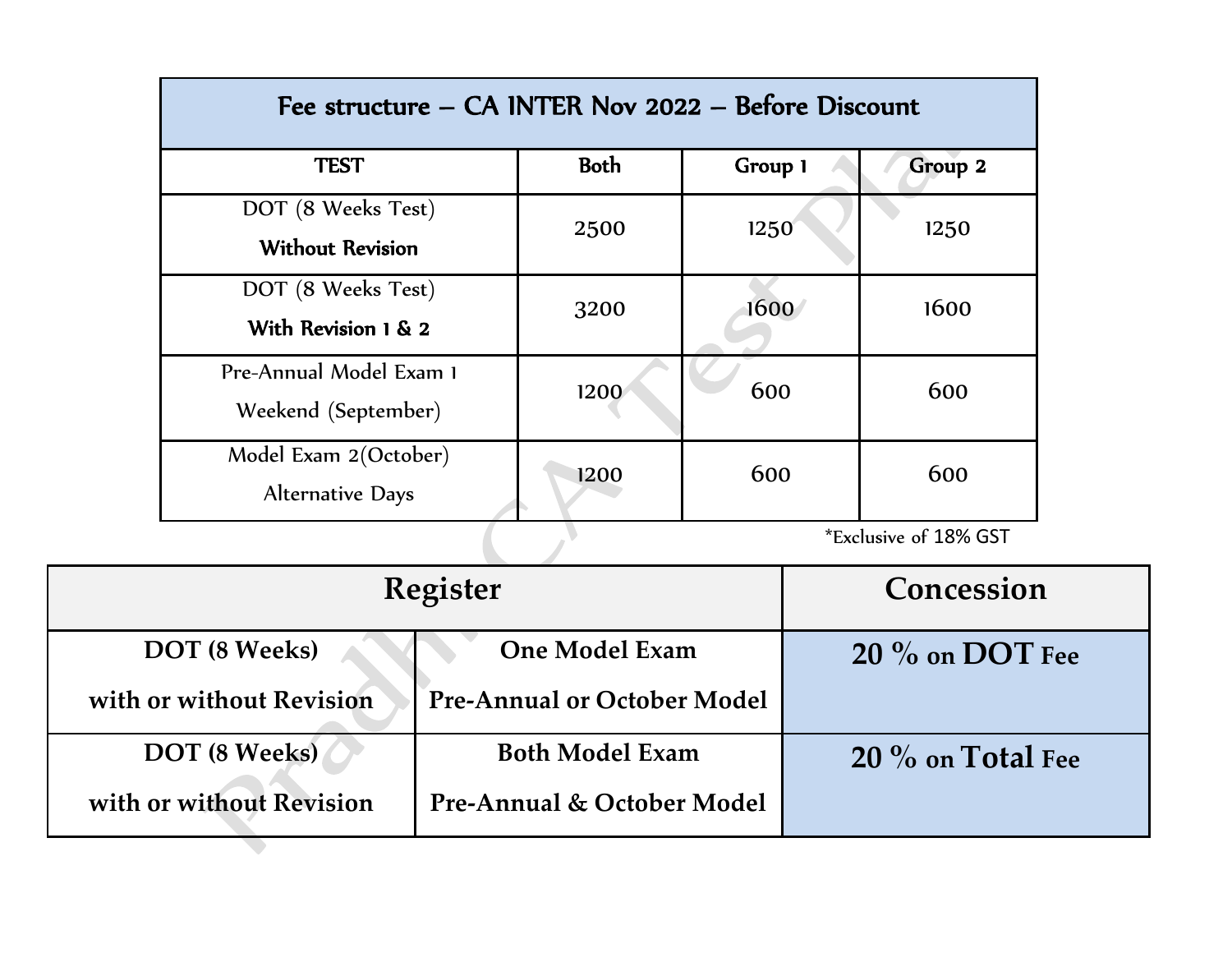| Payment mode:    |                           |                                   |  |
|------------------|---------------------------|-----------------------------------|--|
|                  | Option 1                  | Option 2                          |  |
|                  | Net Banking (Savings A/c) |                                   |  |
| Name             | : Iyyappan M              | Google Pay/ BHIM/ Paytm / Phonepe |  |
| Account No.      | :7512502206               | 8072653948                        |  |
| <b>IFSC Code</b> | : KKBK0008497             |                                   |  |
| <b>Branch</b>    | : Thambu Chetty           |                                   |  |

✓ For Registration, Please visit our Website **www.pradhica.com**

✓ After Making payment, you will receive a Copy of Invoice via Mail. Kindly share via **WhatsApp** 

**8072653948 /** mail to **pradhica4u@gmail.com**

- ✓ **Exam Registration Number** & Server Link will be mailed you.
- ✓ **No Last Date for Registration**

### **Payment Gathway:**